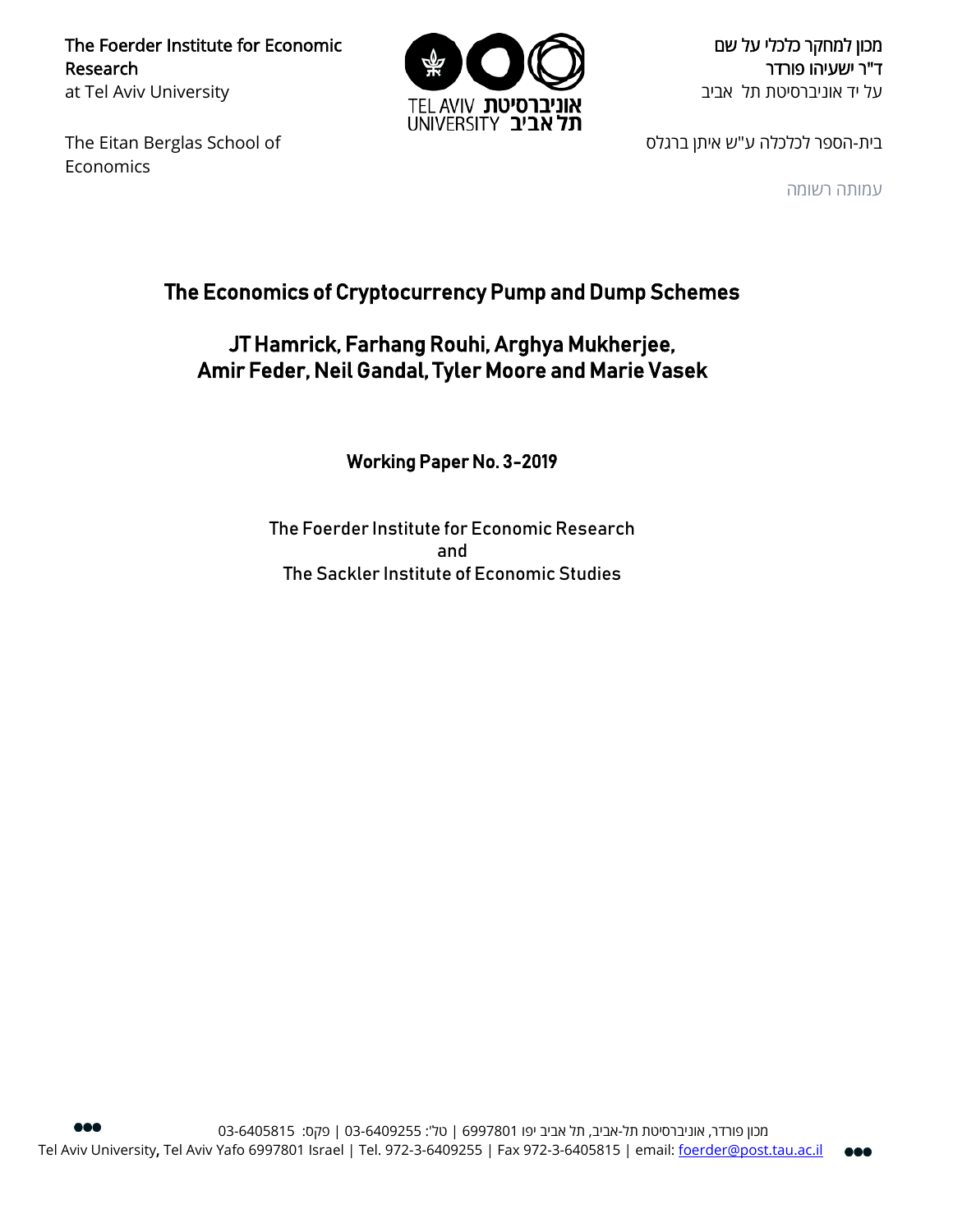# The Economics of Cryptocurrency Pump and Dump Schemes

JT Hamrick, Farhang Rouhi, Arghya Mukherjee, Amir Feder, Neil Gandal, Tyler Moore, and Marie Vasek<sup>∗</sup>

#### Abstract

The surge of interest in cryptocurrencies has been accompanied by a proliferation of fraud. This paper examines pump and dump schemes. The recent explosion of nearly 2,000 cryptocurrencies in an unregulated environment has expanded the scope for abuse. We quantify the scope of cryptocurrency pump and dump on Discord and Telegram, two popular group-messaging platforms. We joined all relevant Telegram and Discord groups/channels and identified nearly 5,000 different pumps. Our findings provide the first measure of the scope of pumps and suggest that this phenomenon is widespread and prices often rise significantly. We also examine which factors affect the pump's "success."

## 1 Introduction

As mainstream finance invests in cryptocurrency assets and as some countries take steps toward legalizing bitcoin as a payment system, it is important to understand how susceptible cryptocurrency markets are to manipulation. This is especially true since cryptocurrency assets are no longer a niche market. The market capitalization of all cryptocurrencies exceeded \$800 Billion at the end of 2017. Even after the huge fall in valuations, the market capitalization of these assets is currently around \$140 Billion. This valuation is greater than the fifth largest U.S. commercial bank/commercial bank holding company in 2018, Morgan Stanley, which has a market capitalization of approximately \$[1](#page-1-0)00 Billion.<sup>1</sup>

In this paper, we examine a particular type of price manipulation: the "pump and dump" scheme. These schemes inflate the price of an asset temporarily so a

<sup>∗</sup>Hamrick: University of Tulsa, jth563@utulsa.edu. Rouhi: University of New Mexico, frouhi@unm.edu. Mukherjee: University of Tulsa, arm3606@utulsa.edu. Feder: Technion, amirfeder@mail.tau.ac.il. Gandal: Tel Aviv University, gandal@post.tau.ac.il. Moore: University of Tulsa, tyler-moore@utulsa.edu. Vasek: University of New Mexico, vasek@cs.unm.edu.

<span id="page-1-0"></span><sup>1</sup>The largest U.S.commercial bank/commercial bank holding company is JPMorgan Chase, with a market capitalization of slightly less than \$400 Billion.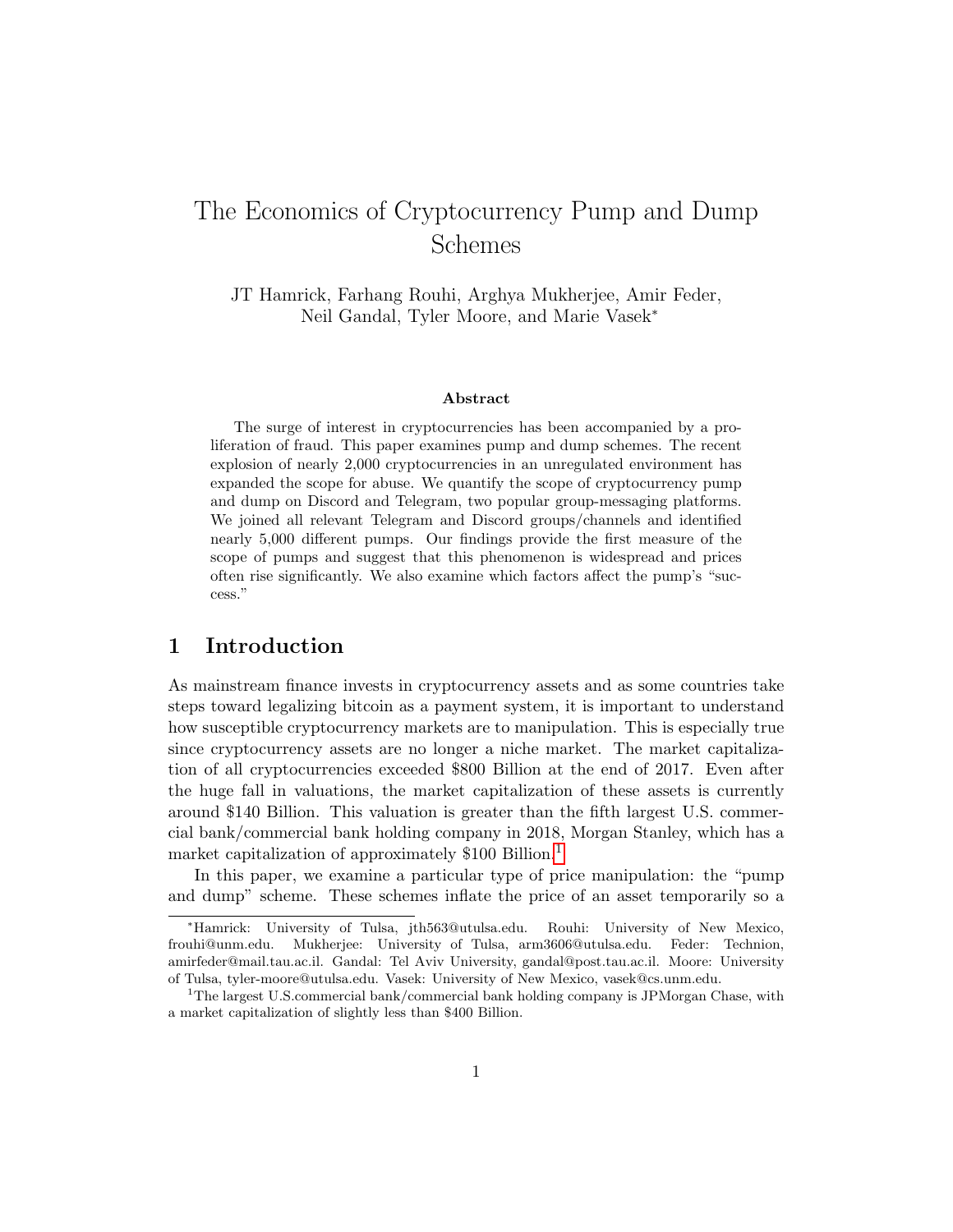select few can sell at the artificially higher price. In the case of cryptocurrencies, at the beginning of a pump, a signal indicating the currency to buy is transmitted to insiders via a group messaging platform. Ideally, from the standpoint of the pumpers, the coordinated buying increases the trading activity and begins to drive up the price. When outside buyers are attracted and begin making purchases, the price rises further; then the pumpers sell the positions they acquired previously at lower prices.

The proliferation of cryptocurrencies and changes in technology have made it easier to conduct pump and dump schemes (pumps). Many of the nearly 2,000 cryptocurrencies available today are illiquid and are characterized by very low trading volumes on most days, with occasional volume and price spikes.

Our goal is to describe how the pumps work in the cryptocurrency realm, quantify the extent of the phenomenon, and to examine what factors (e.g., coin popularity, the number of exchanges on which it is traded) affect the "success" of a pump.

The data collection required for the analysis was substantial. Pump data was gathered by collecting messages posted to hundreds of dedicated Discord and Telegram channels using their APIs and manually labeling messages that signaled pumps. In order to obtain the data, we had to join hundreds of channels on Discord and Telegram and manually process their communication. We describe this process in detail in the body of the paper.

We then collected price data on nearly 2,000 coins across 220 cryptocurrency trading exchanges from <coinmarketcap.com>, the leading website of aggregated data on cryptocurrency trading during the six month period from January to July 2018. The price data is captured at the finest granularity presented by <coinmarketcap.com> at the time of collection, namely 5-minute intervals. Finally, we merged these two data sets in order to conduct the analysis.

Overall, we identified nearly 5,000 pump and dump schemes on Discord and Telegram that took place during the (slightly less than) six month period from mid-January 2018 to early July 2018. This provides the first measure of the scope of pump and dump schemes involving cryptocurrencies and indicates that the phenomenon is widespread. The cryptocurrency pumps also show us what financial markets might be like without regulation.

We then measured the success of the schemes, which we define to be the percentage increase in the price following a pump. Ten percent of the pumps on Telegram (Discord) increased the price by more than 18 percent (11 percent) in just five minutes. Recall that the January-July 2018 period was a period in which cryptocurrency prices were falling significantly; hence "moderate" percentage increases were an achievement for the pump.

Further, we examined what factors explained the ability to increase price. The most important variable in explaining success of the pump is the ranking of the coin.<sup>[2](#page-2-0)</sup>

<span id="page-2-0"></span><sup>&</sup>lt;sup>2</sup>Bitcoin has rank  $#1$ .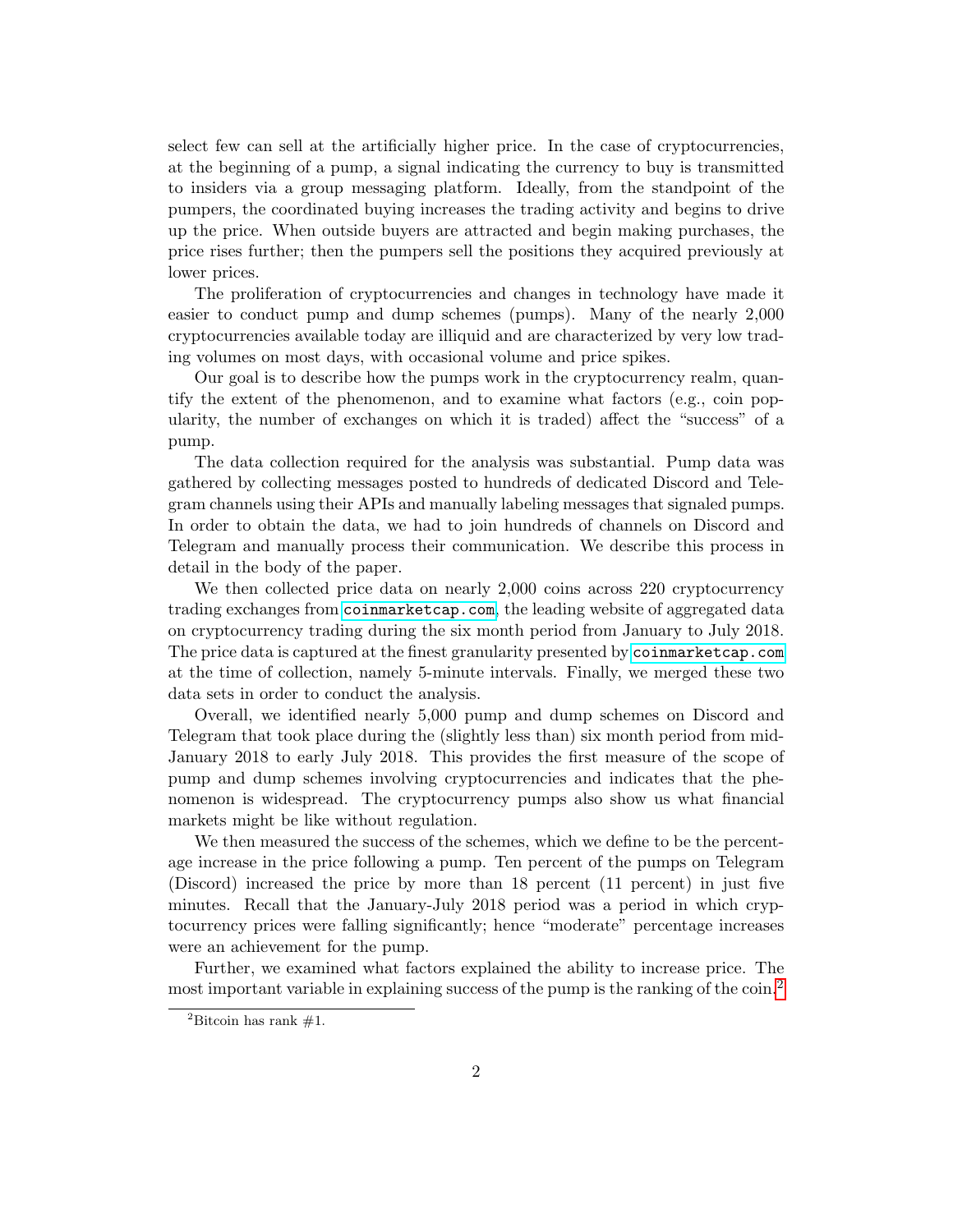Coins with lower market capitalization typically have lower average trading volume. Lower average volume gives the pump scheme a greater likelihood of success. We found that pumps using obscure coins with low market capitalization on average led to greater price increases than pumping the dominant coins in the ecosystem: the median price increase was 3.5% (4.8%) for pumps on Discord (Telegram) using the top 75 coins; it was 23% (19%) on Discord (Telegram) for coins ranked over 500.

Additionally, we find that the number of exchanges the coin is traded on is negatively associated with success. This makes intuitive sense, because with fewer exchanges, pump schemes have better control over the total volume of the coin. We also find that the number of members that belong to different servers is positively associated with success. Information about member count is only available for Discord. This variable essentially measures the potential market for participating on pump schemes promoted on that server. This may be capturing a "herding" affect. In the analysis, we control for coin "volatility." We find that volatility is positively correlated with pump success, and furthermore that the other identified factors remain significant even after controlling for this volatility.

The road map for the paper is as follows. In the remainder of this section, we provide background information and review the literature. Section [2](#page-7-0) provides a detailed description of the methodology and how we collected the data. In section [3](#page-13-0) we describe the Discord and Telegram data, while [4](#page-15-0) provides and discusses our results. Section [5](#page-18-0) briefly concludes.

#### 1.1 Background

History of the Cryptocurrency Market Bitcoin (BTC), the first cryptocurrency, was founded in 2009. While the market took off slowly, a massive spike in the price of bitcoin in late 2013 led to wider interest in what had been until then a niche industry. The value of Bitcoin increased from around \$150 in mid 2013 to over \$1,000 in late 2013. The fall was dramatic as well and bitcoin fell to \$400 in a very short period of time. Despite the dramatic fall, cryptocurrencies were on the map and massive entry (as well as non-trivial exit) has occurred in the industry during the last five years.

While Bitcoin dominated the market through most of the 2009-2016 period, in 2013, a few other cryptocurrencies competed with Bitcoin. These coins began appreciating much more quickly than Bitcoin during the price rise. Gandal et al. analyzed how network effects affected competition in the cryptocurrency market during the price spike and subsequent fall in the price of Bitcoin [\[3\]](#page-20-0). Their analysis suggests that there were strong network effects and winner-take-all dynamics following the fall in the price of Bitcoin in early 2014. From July 2014 to February 2016, Bitcoin's value was essentially constant against the USD, while the other currencies depreciated dramatically against the USD. Litecoin, the number two coin in the market, declined by 70% in value, while other "main" coins declined by more than 90% in value. In early 2016, Bitcoin accounted for 94% of the total market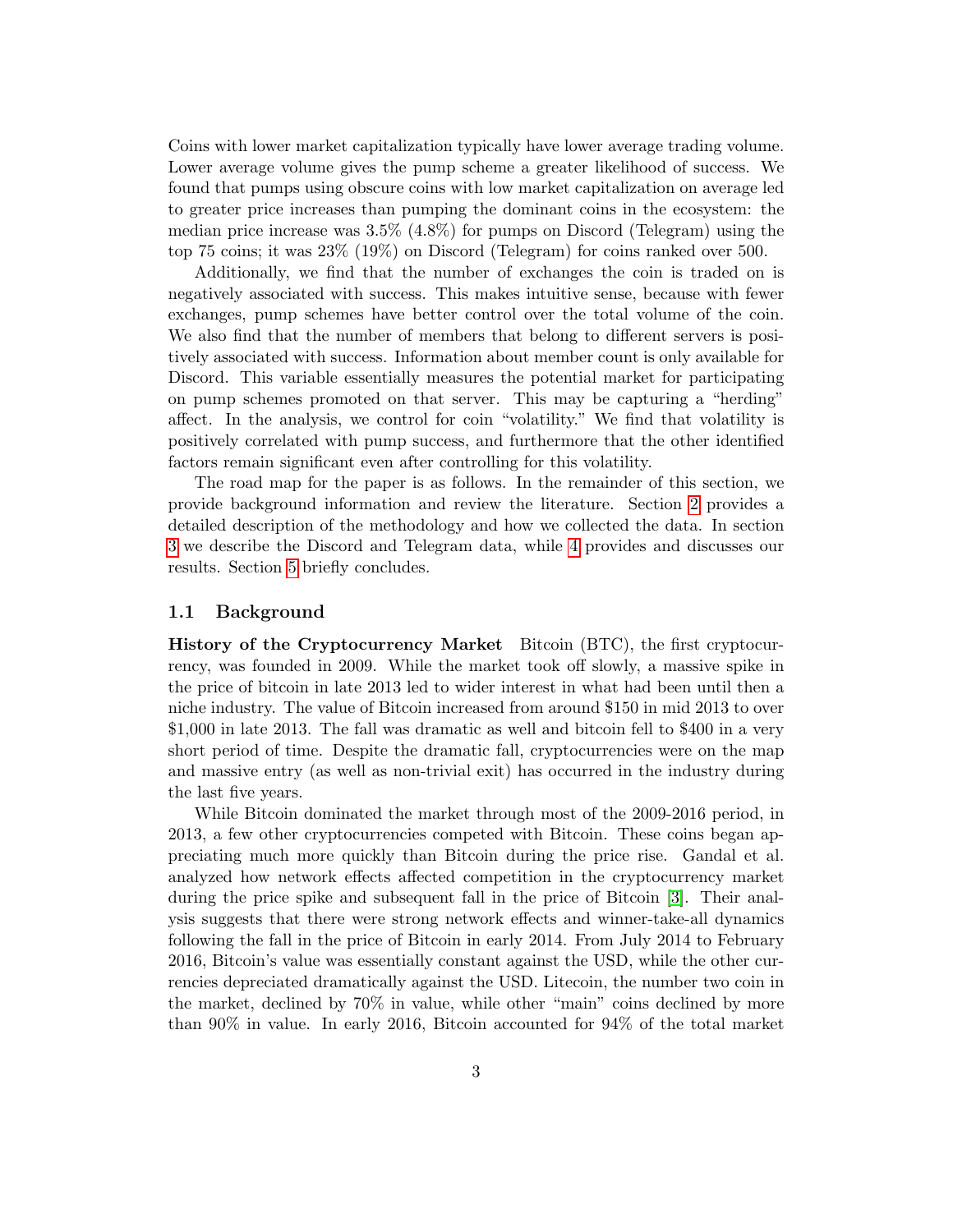capitalization, while Litecoin (the number two cryptocurrency) accounted for 2%. Despite its shortcomings, Bitcoin had emerged at that point as the clear winner and beneficiary of network effects.

In 2017, things changed dramatically. Bitcoin began rising again and by early 2017, the value of bitcoin was again more than \$1,000. It had taken more than three years for the value of bitcoin to return to the 2013 peak level, but that was only the beginning. Eventually, in December 2017, Bitcoin reached a peak of more than \$19,000 before plummeting over the next few months to \$6,000.

The market capitalization of cryptocurrency grew stunningly in the past few years. In February 2014, the market capitalization of all cryptocurrencies was approximately \$14 Billion. In January 2018, near Bitcoin's peak, the total market capitalization reached \$825 Billion. As of February 2019, total market capitalization is approximately \$132 billion.

In February 2018, there were 715 cryptocurrencies with market capitalization between \$1 million and  $$100$  million.<sup>[3](#page-4-0)</sup> January 2014, there were less than 30 coins with market capitalization between \$1 million and \$100 million. This sharp four year rise in high-valued coins raises concerns of an increased potential for price manipulation.

The Larger Picture Cryptocurrency manipulations tie in to a concern over trading in unregulated financial exchanges. The potential for manipulation in the Overthe-Counter (OTC) markets is a significant concern for financial regulators. OTC trading is conducted directly between two parties, without going through a stock exchange. In a recent white paper, the SEC noted that "OTC stocks are also frequent targets of market manipulation by fraudsters."[4](#page-4-1) The U.S. Securities and Exchange Commission (SEC) report also documents that OTC trading has increased signifi-cantly over time.<sup>[5](#page-4-2)</sup>

Pump and dump schemes were outlawed in the 1930s. Nevertheless, the practice has continued. In the early 1990s the brokerage Stratton Oakmont artificially increased the price of "penny" stocks it owned by creating a "hype" around the stock. Once the price rose, the firm sold its shares in the relevant holding. The founder of Stratton Oakmont, Jordan Belfort, was convicted for securities fraud.

The U.S. SEC actively prosecutes pump and dump cases using publicly traded stocks. Such schemes involving cryptocurrencies are not any different. However, regulators have yet to prosecute pump and dumps involving cryptocurrencies. With the exception of insuring that taxes are paid on cryptocurrency profits and individual

<span id="page-4-1"></span><span id="page-4-0"></span><sup>3</sup>As of February 2019, there are 751 such coins.

<sup>4</sup>Outcomes of Investing in OTC Stocks, by Joshua White, December 16, 2016, U.S. Securities and Exchange Commission Division of Economic and Risk Analysis (DERA).

<span id="page-4-2"></span><sup>&</sup>lt;sup>5</sup>In 2008 around 16 percent of U.S. stock trades were of the OTC type. By 2014, OTC trades accounted for 40 percent of all stock trades in the US. Like cryptocurrency trading, OTC trades are not transparent and not regulated, and there is concern that such trading is more harmful than high-frequency trading via regulated exchanges – See [\[12\]](#page-21-0).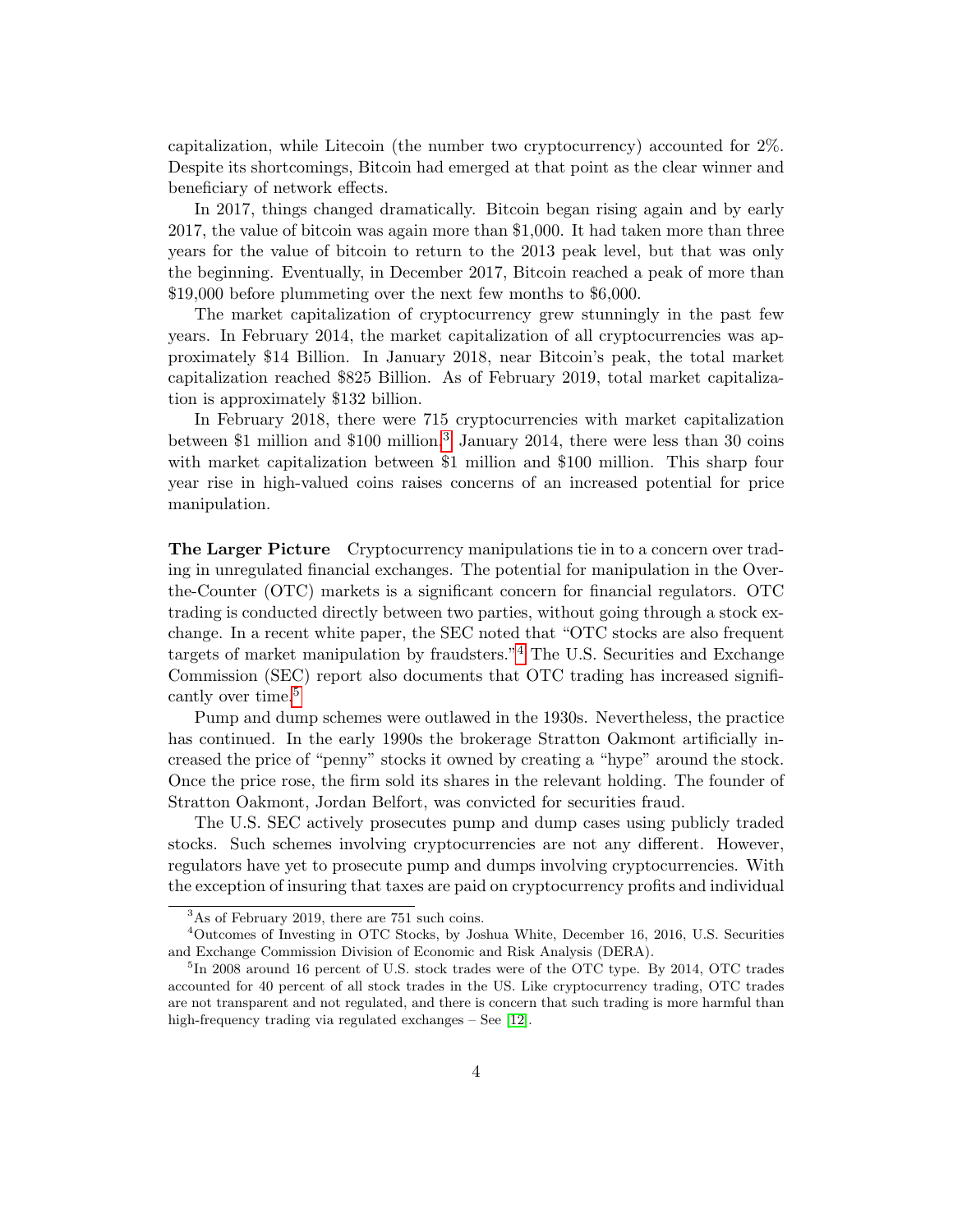state-based regulation, US regulatory policy towards cryptocurrencies and initial coin offerings (ICOs) has been generally been "hands-off." One problem in moving forward in the regulatory sphere is that – unlike stocks, commodities, or fiat currency – cryptocurrencies do not have a regulatory agency in charge of all cryptocurrency policy.

Technologies like Telegram and Discord allow people to easily coordinate such schemes. Telegram is a cloud-based instant messaging service and uses Voice over Internet Protocol (VoIP). Users can send messages and exchange photos, videos, stickers, audio and files of any type. Messages can be sent to other users individually or to groups of up to 100,000 members. As of March 2018, Telegram had 200 million active users. Discord has similar capabilities and had 150 million users as of August 2018.

Discord and Telegram are primary sources for cryptocurrency pumps and have been used for pump and dump schemes on a large scale. Perhaps because of the regulatory vacuum, some of the pump groups do not hide their goals.

#### 1.2 Literature Review

The academic literature on price manipulation and pump and dump schemes involving stocks includes Aggarwal and Wu [\[1\]](#page-20-1). They examined SEC litigation against market manipulators in OTC markets. They find stocks with low volume are subject to manipulation. They find that stock prices, volume, and volatility increase during the pump and dump scheme, but end quickly once it is over. They write that while manipulative activities have declined on main exchanges, it is still a serious issue in the over-the-counter (OTC) market in the United States.

Massoud et al. [\[11\]](#page-21-1) studied OTC companies that hire promoters to engage in secret stock promotions to increase their stock price and trading volume. They find that the "promotions," or informal pump and dump schemes, coincide with trading by insiders. Brüggemann et al.  $[2]$  show that OTC stocks have lower levels of liquidity than a matched sample of similar NASDAQ listed stocks.

Cryptocurrency Price Manipulation Krafft et al. [\[8\]](#page-20-3) created bots that executed penny trades in 217 different cryptocurrency markets. While their intent was not to incite bubble-type behavior, their bots created large price swings in the individual currencies after very small purchases.

Gandal et al. [\[4\]](#page-20-4) identify and analyze the impact of suspicious trading activity on the Mt. Gox Bitcoin currency exchange, in which approximately 600,000 bitcoins (BTC) valued at \$188 million were fraudulently acquired. They find that the USD-BTC exchange rate rose by an average of four percent on days when suspicious trades took place, compared to a slight decline on days without suspicious activity. They conclude that the suspicious trading activity by the Mt. Gox exchange itself likely caused the unprecedented spike in the USD-BTC exchange rate in late 2013, when the rate jumped from around \$150 to more than \$1,000 in two months.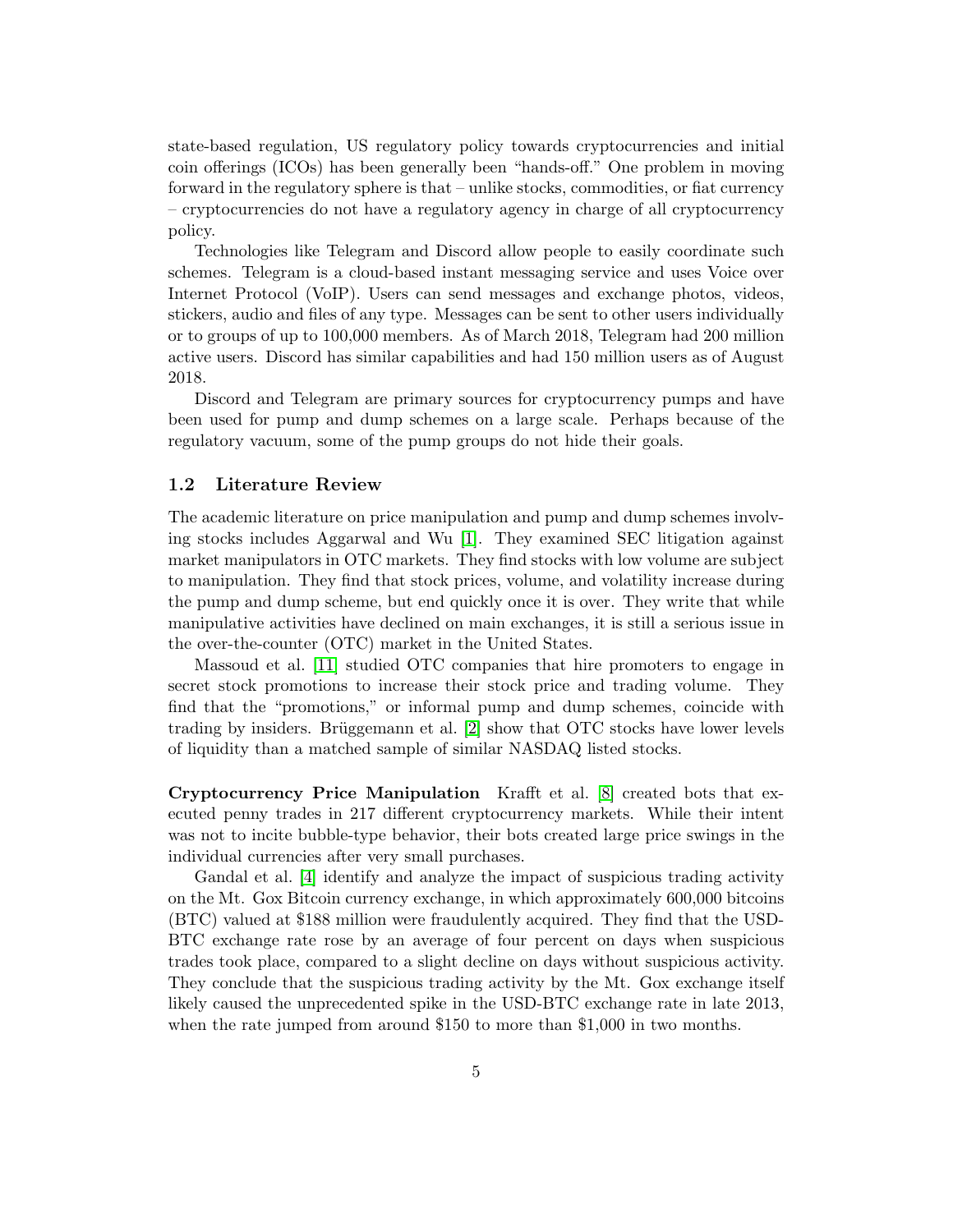A June 2018 working paper examined whether Tether, a digital cryptocurrency that is pegged to USD, affected the price of Bitcoin and other cryptocurrency prices during the huge increase in cryptocurrency valuations in 2017 [\[6\]](#page-20-5). Since they do not have data on which accounts initiated trades, they use algorithms to analyze blockchain data. They find that purchases with Tether occur following falls in Bitcoin prices and that the Tether purchases led to subsequent price rises in Bitcoin (and other cryptocurrency) prices. In particular, they find that short periods with especially heavy Tether trading volume are associated with "50 percent of the meteoric rise in Bitcoin and 64 percent of other top cryptocurrencies." They conclude that these purchases cannot be explained by investor demand, but that they are consistent with the hypothesis that Tether was used to provide price support and manipulate cryptocurrency prices.

Other researchers have studied financial fraud using cryptocurrencies. In two separate studies, Vasek and Moore [\[16,](#page-21-2) [17\]](#page-21-3) researched online Ponzi schemes using cryptocurrencies. They measured millions of dollars reaped in by Ponzi scheme runners. Furthermore, they found that the most successful scams depend on large contributions from a very small number of victims. They then investigated Ponzi schemes advertised on the Bitcoin forum and the ecosystem that perpetuates them. Similar to our work, they mine information from the large social ecosystem around the cryptocurrency fraud they investigated.

Our work is quite different from the existing research on price manipulations; to the best of our knowledge, this is the first study to assess the scope of pump and dump schemes involving cryptocurrencies. We are also the first to examine which factors affect the "success" of pumps, where success means a large percentage increase in price.

Four other (essentially) concurrent papers also examine pump and dump schemes on cryptocurrencies, but with a different emphasis. Kamps and Kleinberg [\[7\]](#page-20-6) use market data to identify suspected pump and dumps based on sudden price and volume spikes (and the following sharp decreases). They evaluate the accuracy of their predictions using a small sample of manually identified pump signals. Employing a similar approach with a different dataset, Mirtaheri et al. [\[13\]](#page-21-4) use data collected from Twitter on cryptocurrencies cross-referenced with pump signal data from Telegram and market data. They note that a lot of the tweets are automated and attempt to predict pumps using only the Twitter traffic. Xu and Livshits [\[18\]](#page-21-5) use data on just over 200 pump signals to build a model to predict which coins will be pumped. Their model distinguishes between highly successful pumps and all other trading activity on the exchange. Li et al. [\[9\]](#page-20-7) use a difference-in-difference model to show that pump and dumps lower the trading price of affected coins.<sup>[6](#page-6-0)</sup>

<span id="page-6-0"></span>Our work is different from these papers in several important ways. First, we

<sup>6</sup>There have been media articles about the pump and dump phenomenon as well. Mac reported on pump and dump schemes in a Buzzfeed article published in January 2018 [\[10\]](#page-21-6). This was followed by work by Shifflet and Vigna [\[15\]](#page-21-7) in a Wall Street Journal article published in August 2018.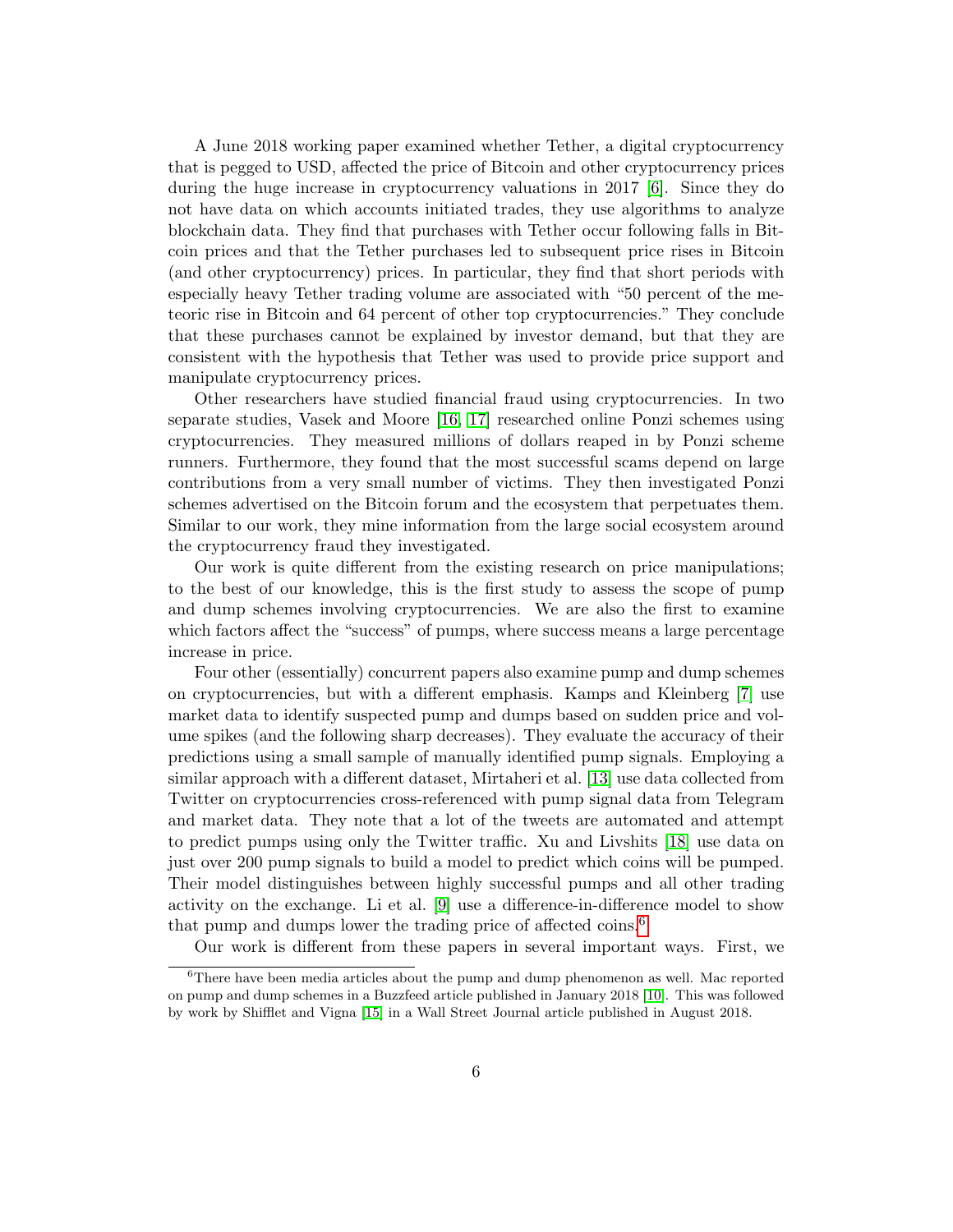have collected many more pump signals from channels on Discord and Telegram and evaluate them all, without restricting ourselves to the successful pumps. Our goal was to the extent possible to reach all pump and dump schemes on Discord and Telegram. Second, we investigate reported pumps for all coins with public trading data, not only those taking place at selected exchanges. This enables us to incorporate ecosystem-wide explanatory variables such as the number of exchanges on which a coin is traded on, the rank of the coin, etc., in order to assess what makes a pump and dump scheme successful.

## <span id="page-7-0"></span>2 Methodology

In this section, we discuss the methodology we used to collect the data on pump signals from social media and public messaging sources, as well as how we gathered pricing data and measured pump success.

#### 2.1 Pump Signals Data from Discord and Telegram

Collecting Pump Signals Our objective was to collect as many pump signals as possible from all channels in these platforms. These platforms are the main outlets for pump and dump schemes.

A pump signal is an announcement to encourage people to buy a cryptocurrency and then take advantage of the price manipulation created by the surge in purchasing. The first step in collecting this data was to become familiar with the Discord and Telegram applications.

We programmatically scraped Discord and Telegram channels about pump and dumps using their respective APIs. We started our collection with URLs from a bitcointalk page on Discord pump groups: [https://bitcointalk.org/index.](https://bitcointalk.org/index.php?topic=2887116.0) [php?topic=2887116.0](https://bitcointalk.org/index.php?topic=2887116.0). We then inspected all groups with over 4,000 users from an Android app that tracks the popularity of pump and dump groups ([https:](https://padl.mine.nu/) [//padl.mine.nu/](https://padl.mine.nu/)). Afterward, we filtered the data based on keywords chosen specifically for each channel based on their posting patterns. This required a huge effort because communications/language on the channels were not uniform. We then manually inspected the filtered data and verified whether the post actually described an attempted pump or not, recording those that appeared to be pump signals. We parsed any additional channels that we learned about from a particular channel, adding them to our database. We are confident that we managed to get to most of the relevant channels. Our data was collected in August 2018 and our data spans the time period from mid-January to mid-July 2018.

With Discord, people join the servers. Individual channels/groups are associated with servers. The main purpose of the channels is to organize data, and any member of a server has access to all channels in that server. Thus, in the case of Discord, we were able to collect data on the number of members that belong to a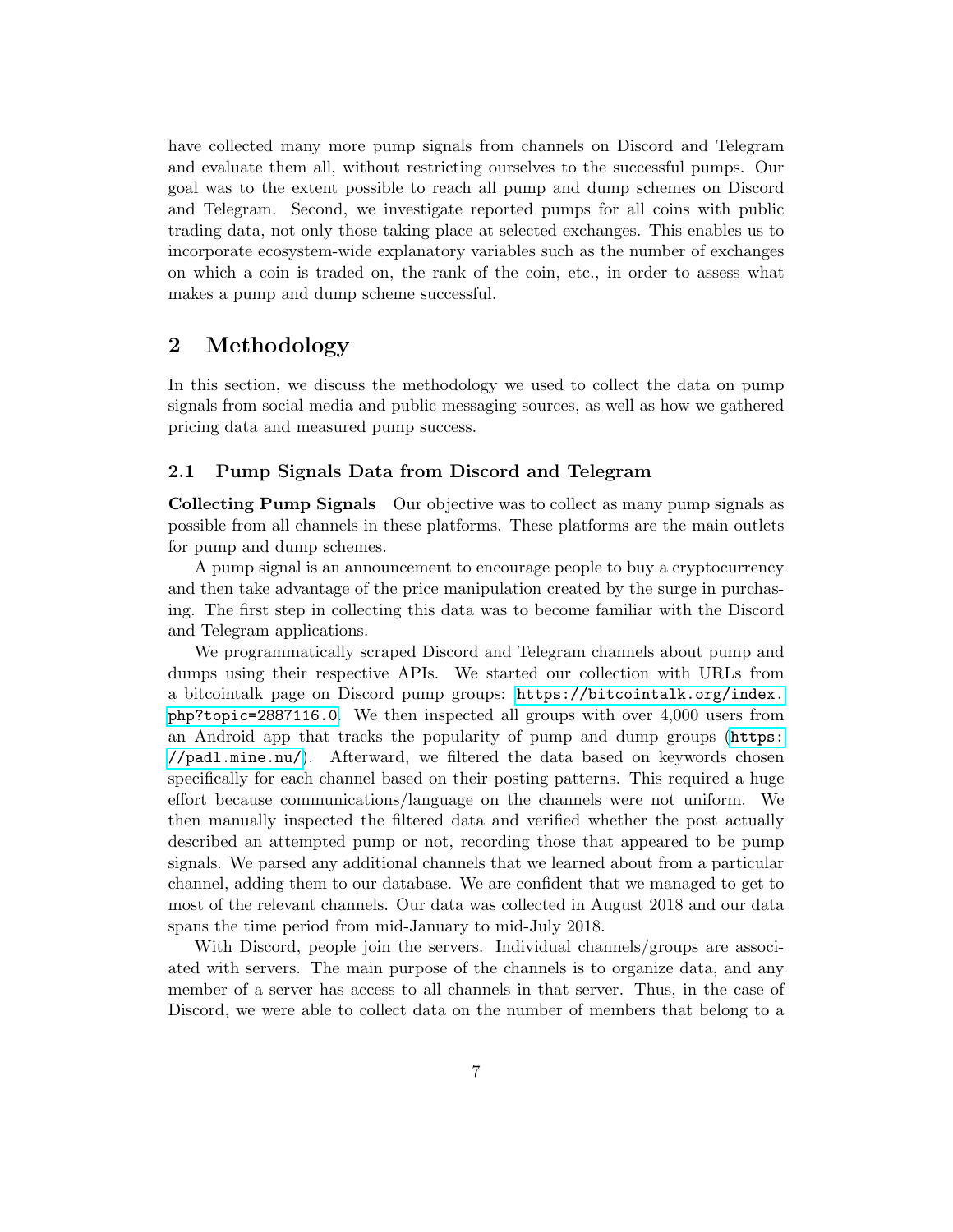specific server. It is not specific to a particular pump, since servers contain many channels; it essentially measures the potential market for participating on pump schemes promoted on channels on that server. Telegram is a cloud-based service where individual channels are set up by individual operators and hosted on Telegram's infrastructure. Hence, there is no analogous variable to number of members that belong to a specific server in the Telegram data.

We joined as many cryptocurrency-related channels as possible on both Discord and Telegram. The main challenge is that the only way to join many channels is by invitation. Another challenge is to make sure that an announcement is actually a pump signal. We systematically ignored a few types of posts. We did not consider posts about users predicting the future prices of the coins. We also ignored signals coins to "hodl" coins, which is a cryptocurrency meme for holding on to coins for a long period of time. Since "hodl"-ing is antithetical to the short term pump and dumps, we ignored these. We ignored channels with very few members. From the conversations between members of these unpopular channels, it became clear that even the few members do not actually participate in the pumps.

After painstakingly going through the channels, we discovered that several patterns are repeated in the pump and dump channels. Based on these patterns, we learned how the pumps worked and were able to characterize the channels into three broad categories.

Obvious Pumps The first category was the most straightforward to identify. These channels used the words "pump" and "dump" everywhere, including in the name of their channels. They usually had only a few pump announcements, and they posted pump signals infrequently. They usually posted the first announcement between 24 to 48 hours before the pump. Then, they posted many other announcements about timing and the cryptocurrency exchange where the pump would occur. When the time of pump came, they posted the name of the coin. They usually posted the pump results a few hours afterward, along with the date of the next pump. In many cases, they posted the name of the coin in an image. In other cases, they gave many coin names with a check mark in front of the actual coin being pumped. This was likely done to combat automated scraping of the coin name.

These channels usually had premium membership as well. The premium membership was based on how many people a person had recruited to the channel. Users could also buy premium membership plans. Based on the type of plans, premium members would receive the pump signals a certain amount of time before others. A concept that these groups frequently used is known as a "collaboration pump." A collaboration pump means that many different channels post the same coin at the same time to increase the trading volume. These pump signals were not posted by channel owners. They were posted by bots. Since these signals were repeated many times in many channels, we tracked them to avoid having more than one copy of the same signal. "Obvious pumps" accounted for 27 Discord groups (with 139 cor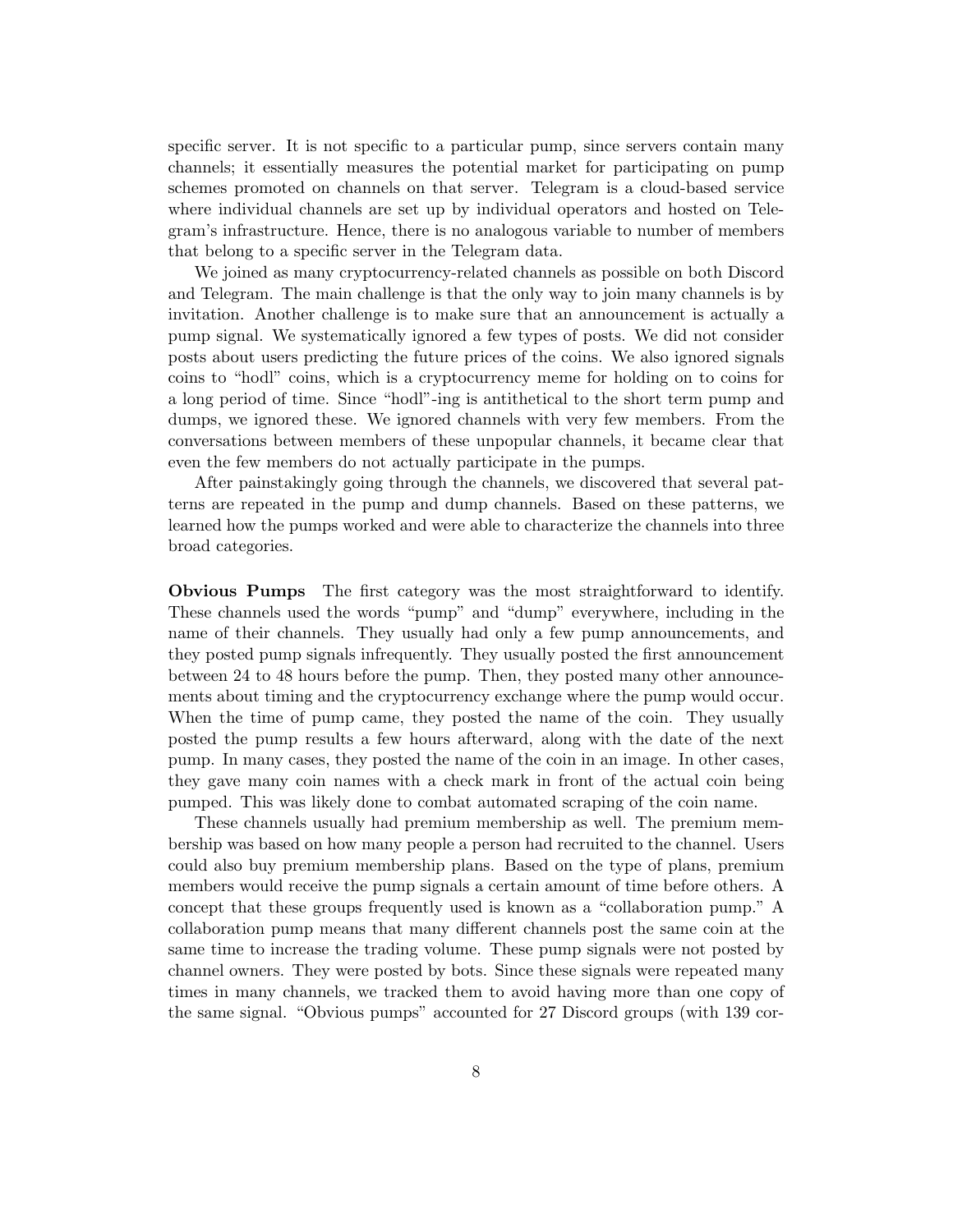responding pump signals) and 12 Telegram channels (with 565 corresponding pump signals).

Target Pumps The second category was not as brazen as the first category. These channels usually avoided the words "pump" and "dump". The main concern that was reflected in their chatrooms was that members were not sure if pump and dump was legal, so they avoided using the name. They had many more pump signals than the first category. They posted the name of the coin and the current price, without any previous announcement. They usually announced the exchange for the pump as well. They also gave target prices asking participants to sell at any of these prices, but not lower than them. In many cases, they also gave some news about the coin. These channels typically did not a have premium membership option. However, some of the these channels required payment for membership. These channels usually posted the same signals a certain amount of time before the freely available channels.

The main challenge for us in this category was to make sure the announcements were actually pump announcements. These channels typically had lots of members. The first indicator was that they had another channel where they talked about the pump results and thanked members for participation. The other indicator was that they did not use any technical analysis or technical indicators to analyze the market. Further, they tried to convince people to buy the coin and participate. "Target pumps" accounted for 24 Discord groups (with 543 pumps) and 13 Telegram channels (with 4,159 pumps).

Copied Pumps The third category was copied the signals from other sources. Although they usually posted the signals hours after the pump, they included the actual time that a pump was published. They also included the source of that pump. We preferred not to use these signals, because we wanted to collect our data from primary sources. We used these channels to ensure complete coverage, i.e., to find the pump sources and follow them. We included them in the analysis when we could not get access to the source channels. This was an important source since copied pumps accounted for 4 Discord groups with 514 associated pump signals not found elsewhere. There are no Telegram pumps in this category because of the complete overlap between these Telegram groups and other signals already collected.

Although most of the copied pumps were from other Discord channels, approximately five percent of our Discord data overlaps with our data from Telegram. We include the copied pumps for completeness, but our results are qualitatively unchanged if we remove the small number of these copied pumps from the Discord analysis.

Summary of Pump Signals In the case of Telegram, 88 percent of the signals were target pumps and 12 percent were obvious pumps. In the case of Discord,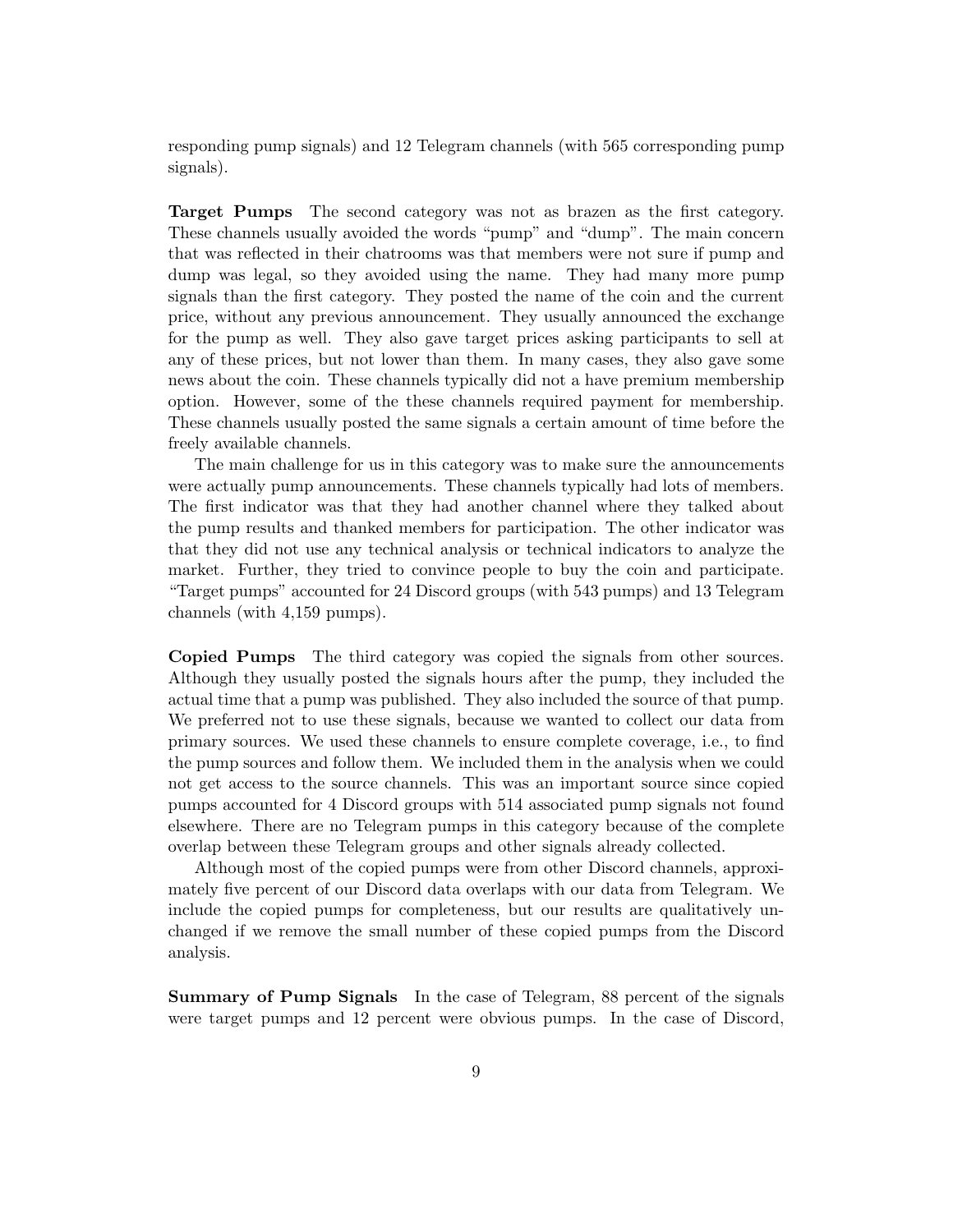42 percent of the signals were target pumps, 40 percent of the signals were copied pumps, and 11 percent were obvious pumps. Thus more than 10 percent of the pumps were blatant and unconcerned about any regulatory actions.

#### 2.2 Observations on Pump Organizer Behaviors

In the process of collecting the data, we learned quite a bit about how the organizers of cryptocurrency pumps and dumps operate and which exchanges the are used in the schemes. Here we provide a brief summary of what we found.

Pump Promotion When channels begin operating, they usually have a small number of members. Thus, they cannot schedule their own pumps. Some of these channels wait until they reach a certain number of members, and then start publishing pump signals. However, this can be a long wait for them, because not many people tend to join such inactive groups. Thus, most of these groups try to start by copying pump signals originally published by other channels. Some of them later move to organizing their own pumps and we categorize them based on the time in which we join the group and the amount of pump signal overlap.

Pump group organizers have two basic strategies to promote coins: "news" and "science." News strategies use rumors purported as news, almost always later found out to be false information. These rumors often were ill-defined; a common message before a pumping a coin is "heard good news is coming soon." Sometimes this is made marginally more specific, like from the user ADA All The Way on the Pure Investments channel: "Heard some big news coming in April for Ada." Others referenced rumors from other platforms (for example, a message from the Crypto Cartel Original channel reads: "ETC undervalued. [https://twitter.com/eth\\_](https://twitter.com/eth_classic/status/950546415394029568/photo/1) [classic/status/950546415394029568/photo/1](https://twitter.com/eth_classic/status/950546415394029568/photo/1)").

Further, some pump organizers used more "scientific" measures. They would post graphs of the price of a currency and strategize about when would be optimal to pump. They also would also use algorithmic methods to spot dips in price for coins, and advocating buying after the price hits a target low.

Cryptocurrency Exchange Selection Participants usually try to focus their trading on one exchange to maximize the effect of the pump. Often the name of the exchange is published hours before the actual pump. Features that influence exchange selection include popularity, coin availability, chatroom ability, registration information required, and accessibility.

Many of these channels use a voting system to identify the exchange preferred by users. Choosing a popular channel is also helpful for promoting pumps on social media platforms to attract outside traders. The more popular the exchange, the more of these outsiders will end up trading in that exchange. The only exception is the smaller pump and dump channels. These groups know that they cannot induce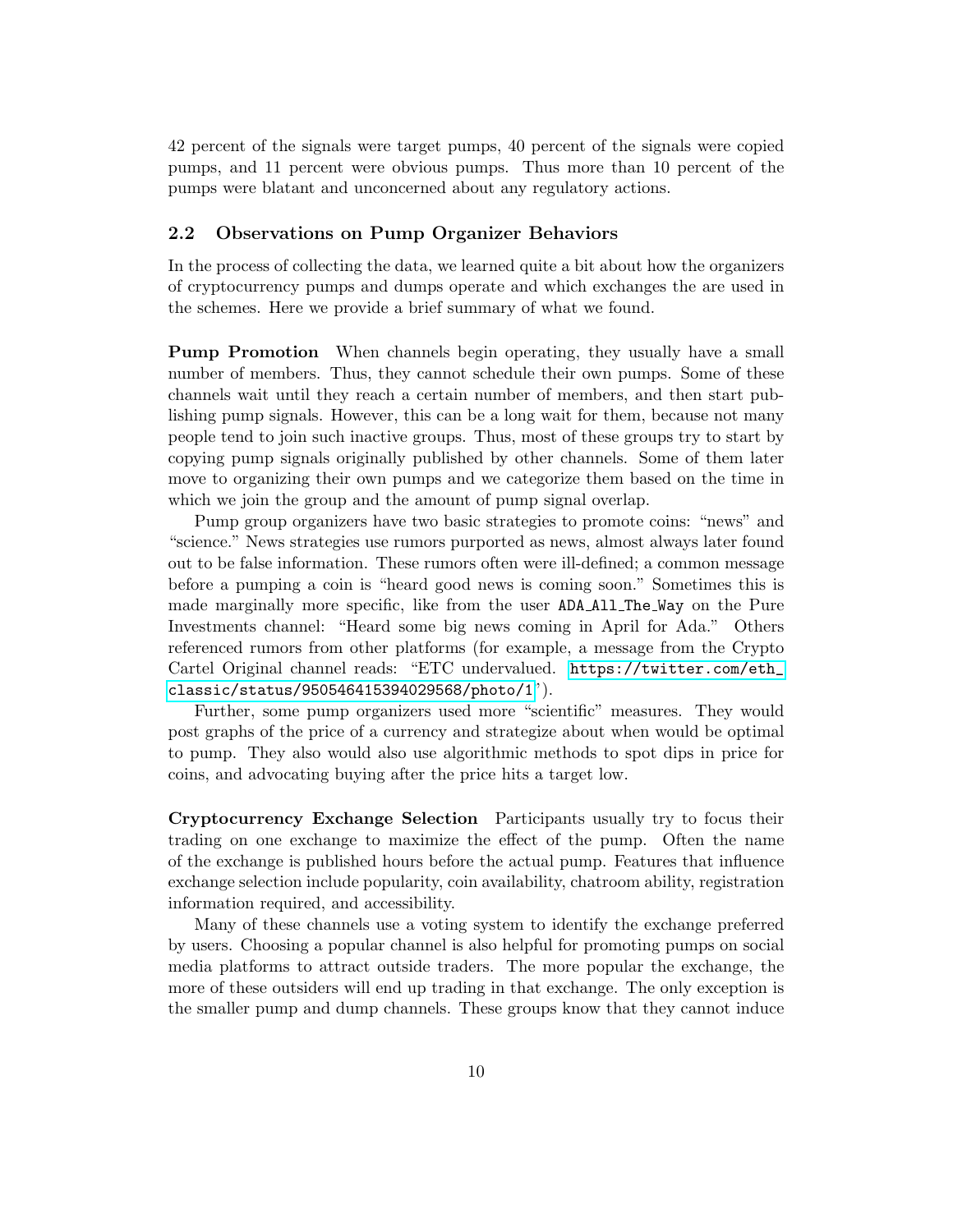as many purchases, which makes influencing prices more difficult. In these cases, the channels might decide to target a smaller and less popular exchange. Even in these cases, the channels employ a voting strategy, letting their member choose among smaller exchanges.

An additional consideration is where the pumped coin is traded. Not all exchanges support less frequently traded coins. Exchanges that support many low volume coins include Binance, HitBTC and Cryptopia. These exchanges are frequently chosen by pumpers.

Another important factor is the availability and popularity of the chatroom of each exchange. Pumpers promote their activities on the exchange's chatroom to attract outsiders. Many exchanges provide such chatrooms on their websites, while others rely on social media platforms. The more popular the chatroom, the more outsiders are exposed to the pump.

A final consideration is accessibility. Many cryptocurrency exchanges limit the countries in which they operate, and they often require extensive information in order to register, trade, or withdraw funds. Discord is based in North America and most of its users are Americans. This could explain why Poloniex, which requires a US social security number for registration, is a preferred trading platform for pumps on Discord but is only rarely used by pumps promoted on Telegram. On the other hand, Telegram users tend to be more international. So, BitMEX, which is restricted in North America, is a relatively popular choice among pump groups using Telegram, but not Discord.

#### 2.3 Pricing Data on Cryptocurrencies

We collected price data on nearly 2,000 coins and tokens (henceforth referred to as coins) across 220 exchanges as reported to <coinmarketcap.com>, the leading website of aggregated data on cryptocurrency trading. We collected all price data for each of the coins listed on <coinmarketcap.com> from mid-January through early July 2018. This gave us a total of 316,244,976 collective volume and price data points across all of the coins listed. The data points collected are at the finest granularity presented by <coinmarketcap.com> at the time of collection, a 5-minute interval.

We realize there are limitations to this method of data collection. For instance, <coinmarketcap.com> does not list every coin or token available for purchase or trade. Further, this data is slightly different than what one would be able to collect from an exchange API. Since the website is collecting data from so many sources, it reports a volume weighted average of all of the prices reported at each exchange to calculate the price it reports. On the plus side, this approach is more comprehensive in the number of exchanges and coins covered.

Every internet service experiences outages planned or otherwise; the services we are interested in are no exception to the rule. During the initial data exploration phase, gaps in the data were discovered. To make sure these gaps were recorded in the data and not a result of our collection efforts, we programmatically check the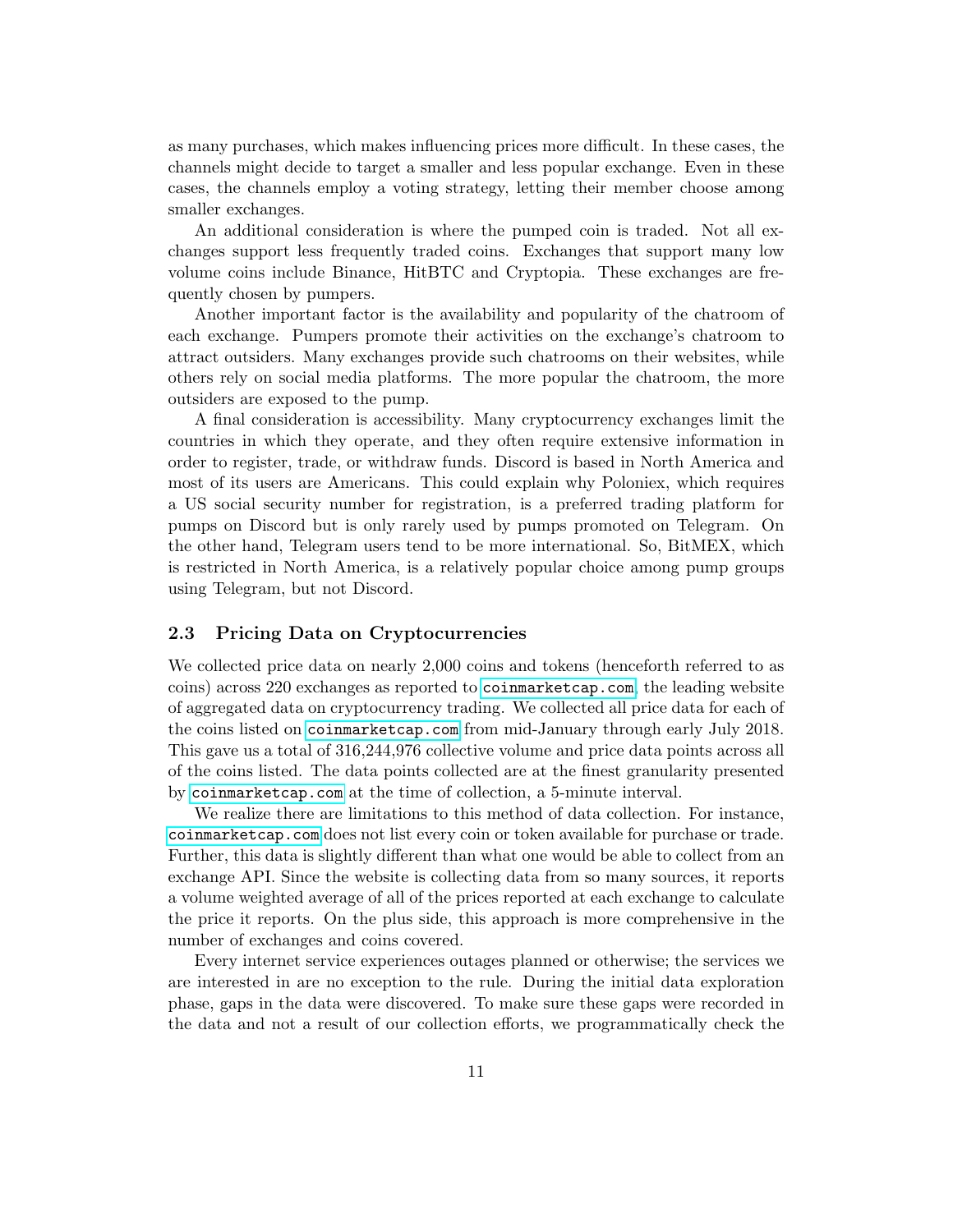data for proper intervals. If a gap exists in the data that spans a time period equal to or greater than 7.5 minutes, we report that data point as missing. We chose 7.5 minutes because of the 5 minute average interval in the data collected. After iterating through the timeline of each of the coins, we create an hour long window surrounding the missing data points and query <coinmarketcap.com> for that data. If the gap persists after the additional data collection, we surmise it is because of an outage either due to the exchange or <coinmarketcap.com>. In total we are missing approximately 3,806,474 volume and price records across all of the coins, or approximately 1% of the data.

Matching Discord/Telegram Information with Trading Data For the purpose of our study, it was essential to ensure a consistent mapping between what is announced in the pump signal to what is associated with the trading data. In particular, pump signals are by no means consistent when it comes to the coin names used in the messages. Some users refer only to the coin ticker such as DOGE, which is the ticker for Dogecoin. This can be a bad idea as several cryptocurrencies employ identical tickers (being decentralized, there is no equivalent to NYSE or NASDAQ to enforce the uniqueness of ticker symbols). Others use the full coin or token name, but that can be problematic because many coins have similar names. For instance, the cryptocurrency IOTA has the ticker MIOTA; the coin name is similar to the ticker for IoTex, which is iotx. Still others use some combination of the ticker and full or partial name. For example, "Bitcoin (BCD)" refers to Bitcoin Diamond and not Bitcoin as the ticker for Bitcoin is BTC and not BCD.

We normalized reports to the name used by <coinmarketcap.com>. To do this, we created a name map that contains several variations of the actual cryptocurrency name based on our observations. We then removed special characters from the names reported in Discord and performed a case insensitive comparison to the map we created. If a match was found, we replaced the pump name with a clean version that matches the name elsewhere in our data. Some of the names required manual replacement since cryptocurrencies have the ability to rebrand. In this way, we were able to map 1,034 of the Discord pump signals and 3,767 of the Telegram pump signals to more than 300 cryptocurrencies.<sup>[7](#page-12-0)</sup>

Identifying Pump Timing and Success Throughout the processes of aggregating, combining, and cleaning the data, it became increasingly apparent that we could not reliably use the time of a pump signal to mark the beginning of a period of anomalous trading activity.[8](#page-12-1)

<span id="page-12-0"></span><sup>7</sup>We have more total pumps than that, but approximately 5% do not have complete data and cannot be used in the analysis.

<span id="page-12-1"></span><sup>8</sup>This may be because "insiders," i.e., those running the pump, strategically purchase before the agreed upon time. This is consistent with the other work in this area. [\[7\]](#page-20-6) noticed that pumps sometimes occurred exactly when a signal was put out and other times occurred afterwards. [\[9\]](#page-20-7)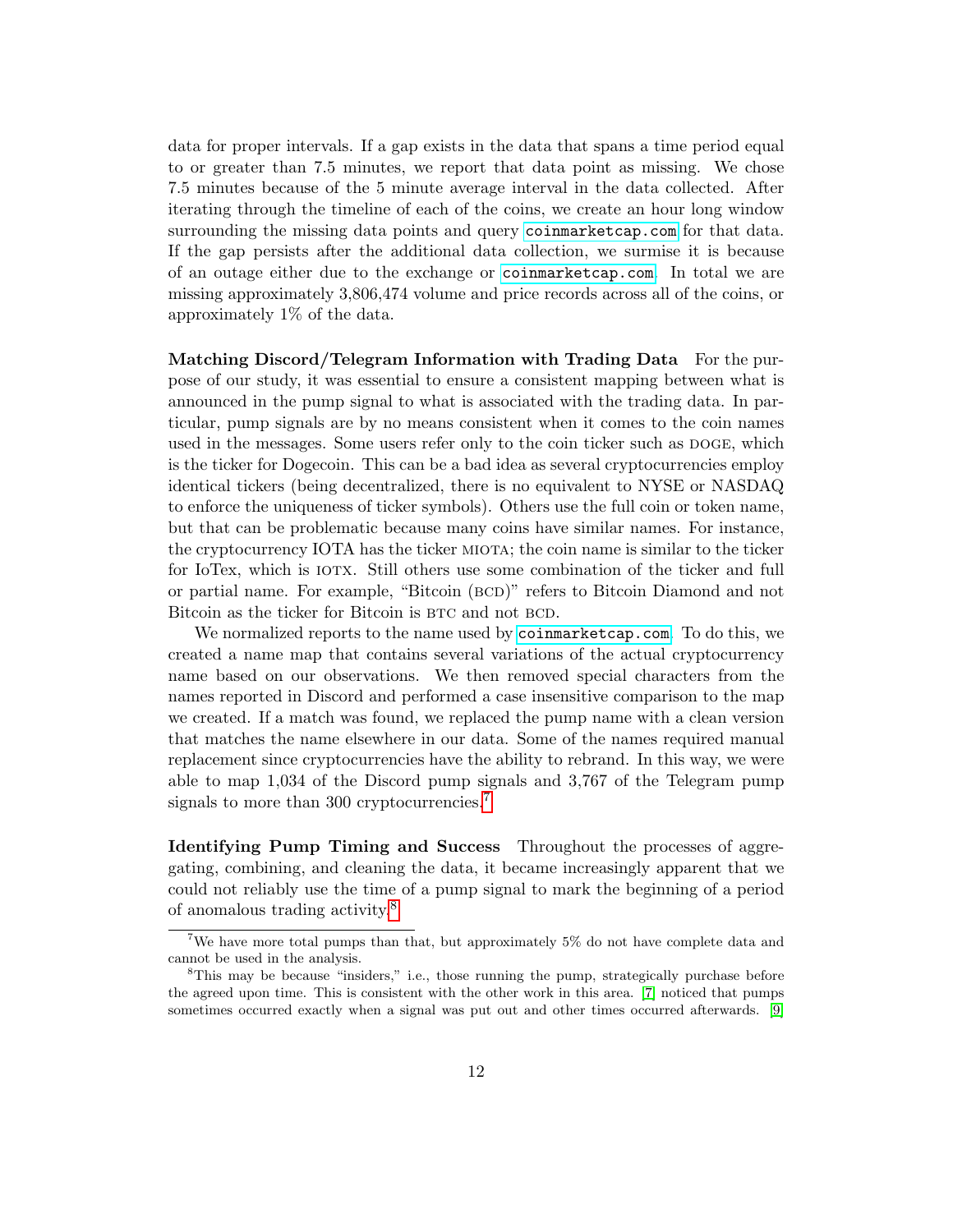Hence, instead of taking the pump signal time as given, we treat it as the starting point to identify associated spikes in trading activity. We inspect 48 hours before and after the time of the reported signal to find the maximum percentage jump between two consecutive price data points (typically spaced 5 minutes apart).

In the data analysis described in the next section, we use this maximum 5-minute percentage increase in this 96 hour period in the coin's price relative to BTC as our measure of pump success. In the analysis, we will control for "pre-pump" coin volatility, as we explain below.

## <span id="page-13-0"></span>3 Data Description

In this section, we describe the data available for the study. Our goal is to examine what factors explain the success of the pump and dump scheme, where success means that the pump increased the price significantly.

The Discord and Telegram data spans the nearly six month period from mid-January to early July 2018. In the full dataset, a small number of observations were duplicates in the sense that they involved the same coin, took place on the same day and at roughly the same time (within an hour) on the same exchanges. We eliminated the duplicates, but the results are qualitatively unchanged if we include them.

Once we eliminate the duplicate observations and a few observations for which we did not have complete data, we are left with 1,034 observations with complete data on Discord and 3,767 observations with complete data on Telegram. This gives a sense of the scope of the pump and dump phenomenon on these platforms.

#### 3.1 Dependent Variable

We employ the maximum % price increase (as described above) in the 48 hours preceding and following the pump as the dependent variable. We denote this variable as % Price Increase.

Most of the cryptocurrencies cannot be directly traded with USD, but they can be traded with bitcoin. Hence, we use coin prices in bitcoin. Because of this, we cannot include the pumps using bitcoin itself. There were 6 pumps of bitcoin on Discord and 76 pumps of bitcoin on Telegram. While these pumps account for only 1.7% of all pumps, it is interesting to note that even bitcoin is not immune from the pump and dump phenomenon.

#### 3.2 Independent Variables

We have the following independent variables.

collected more pump signal information than [\[7\]](#page-20-6) and observed the same effect. [\[18\]](#page-21-5) collected hourly market data, and found that the markets move as much as 72 hours before an announced pump.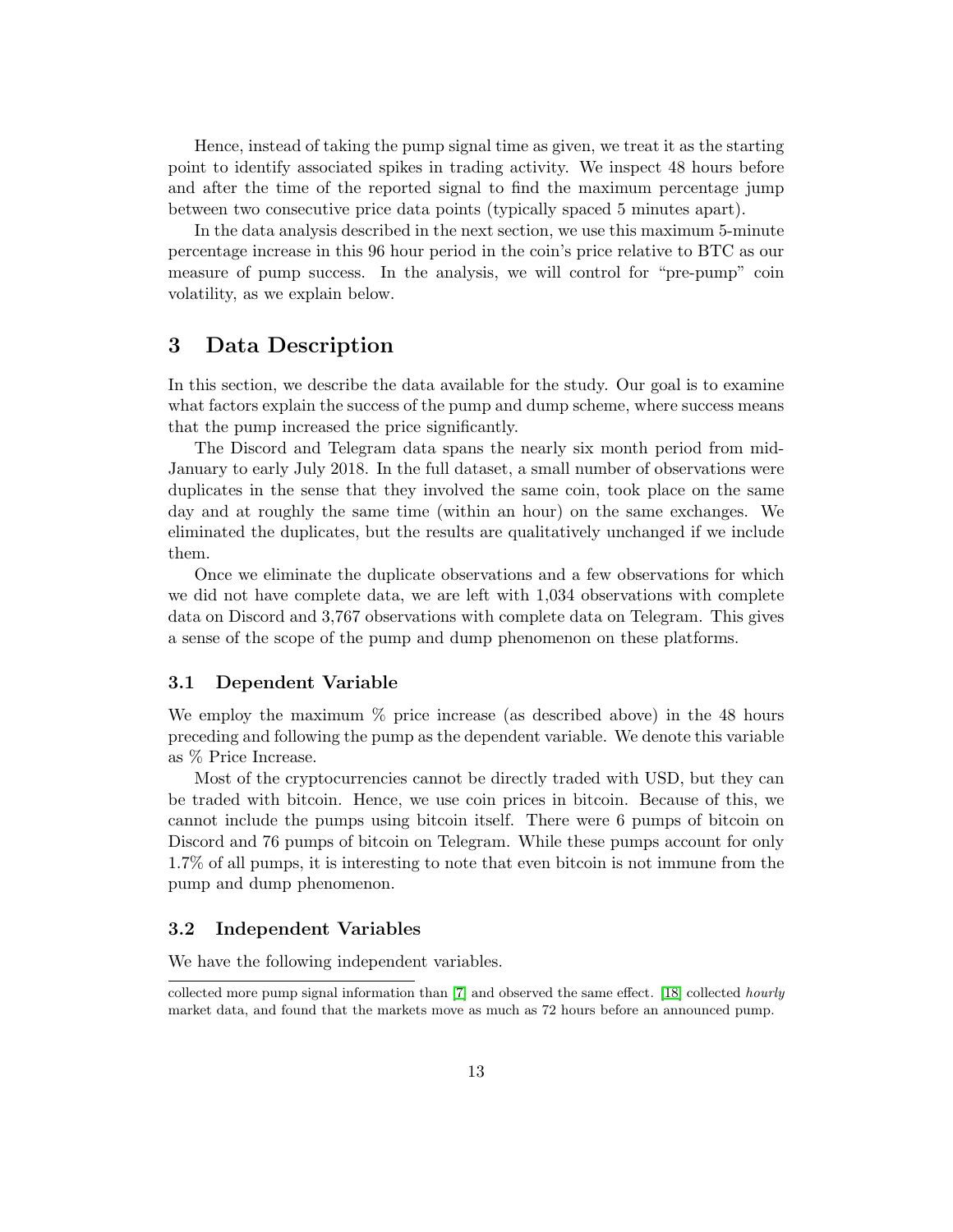- Exchanges: the number of exchanges on which the coin can be traded. We measured this variable twice: once at the end of 2017 and once in September 2018. The correlations are above 0.99 and the results are unchanged regardless which date we choose. The 2018 variable has more observations, so we use that one.
- Rank: the rank of the coin in terms of market capitalization. Bitcoin is  $\#1$ . Coins with higher rank have lower market capitalization.
- Pair Count: the number of other coins that the coin can be traded with.<sup>[9](#page-14-0)</sup>
- Server-Member-Count (Discord Only): the number of members that belong to a server (which is not specific to a particular pump). This variable essentially measures the potential market for participating on pump schemes promoted on that server.

These variables are clearly exogenous to the pump. Descriptive statistics for all variables used in the analysis appear in Table [1](#page-21-8) and Table [2.](#page-22-0)

Table [3](#page-22-1) groups coins by popularity. In Table [3,](#page-22-1) the entry  $\#$  of coins represents the number of coins in that category that were pumped. Thus in the first row, 52 of the top 75 coins were pumped on Discord; this represents 69% of these coins. In the same row, there were 348 such pumps involving coins in the top 75, and the average percent increase from these pumps was 3.5%. Table [3](#page-22-1) shows that while many of the pumps involve coins with light trading and low market capitalization (similar to penny stocks), pumps are not limited to obscure coins. Coins with greater market caps experience smaller spikes in prices: the median price increase is between 3.5- 4.8% for the top 75 coins, compared to 19–23% for coins ranked over 500. See Table [3](#page-22-1) for the full breakdown.

The pumping of more "mainstream" coins may be because it is not always easy to pump obscure coins that are traded on a small number of exchanges. Additionally, there is less volatility in mainstream coins, and some "investors" (pumpers) may have preferred a relatively lower risk level.

Overall, in the case of Discord data, the median (mean) percentage price increase was 3.5% (7.4%), while the 75th percentile of the distribution was 6.3%. In the case of Telegram data, the median (mean) percentage price increase was  $5.1\%$  (9.8%), while the 75th percentile of the distribution was 9.2%. Recall that the January-July 2018 period was a period in which cryptocurrency prices and trading volume were falling significantly; hence "moderate" percentage increases were an achievement for the pump.

<span id="page-14-0"></span><sup>9</sup>Similar to exchanges, we measured this variable twice, once at the end of 2017 and once in September 2018. The correlations are above 0.99 and the results are unchanged regardless which date we choose. The 2018 variable has more observations, so we use that one.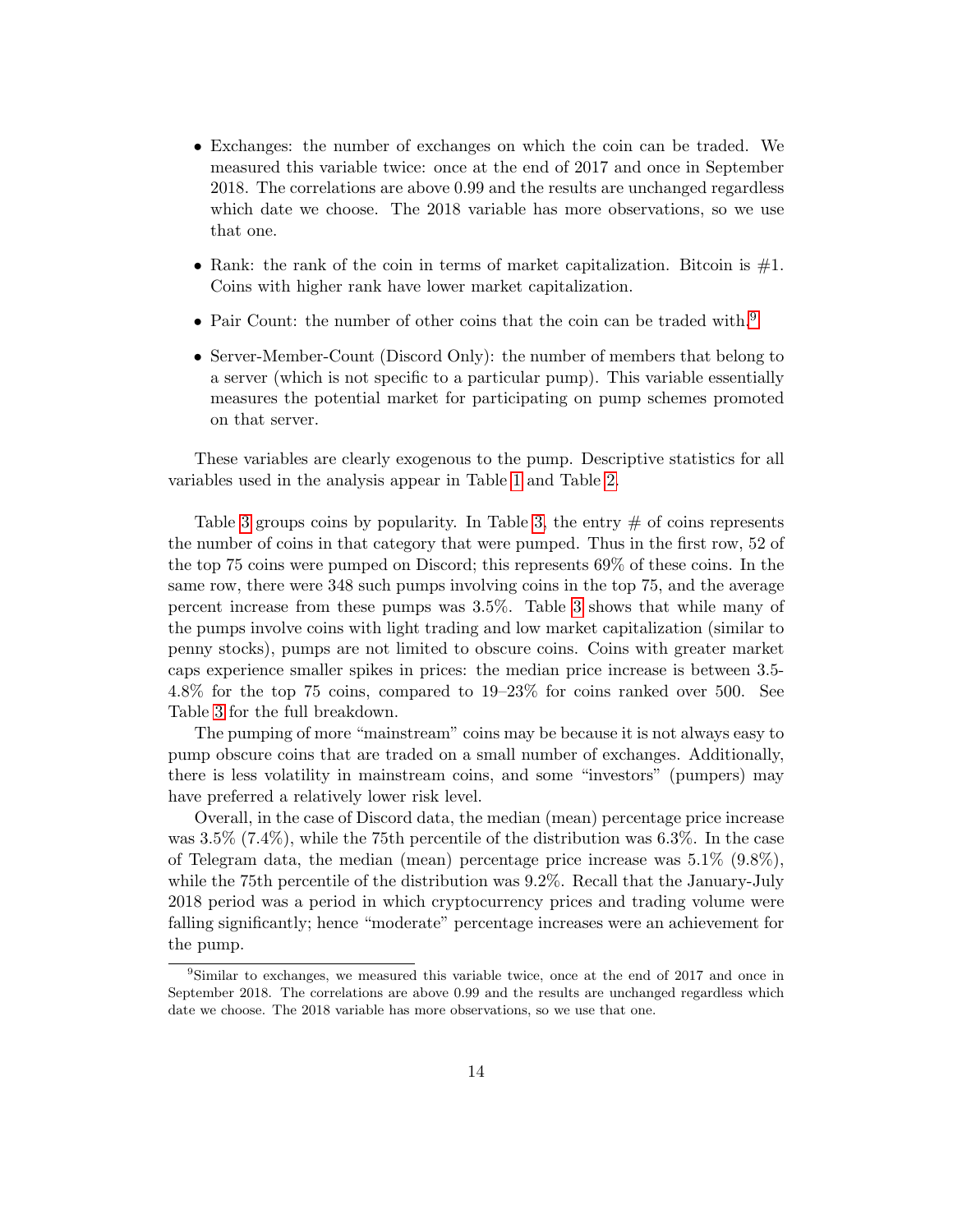From the above discussion, it is not surprising that the coin rank is the independent variable that is most highly correlated with the percent price increase of the pump, both on Discord (0.48) and Telegram (0.35.) The correlations among the variables are shown in Table [4](#page-22-2) and Table [5.](#page-22-3) As Table [4](#page-22-2) and Table [5](#page-22-3) show, the correlations are similar across the Discord and Telegram platforms.

## <span id="page-15-0"></span>4 Analysis and Results: Discord and Telegram Pumps

#### 4.1 Explaining Success in Increasing Price

In the regressions in Table [6](#page-23-0) and in Table [7,](#page-23-1) we use the percentage price increase as the dependent variable. We first run two regressions with different functional forms: (1) a linear/linear ordinary least squares (OLS) regression when using the percent price increase as dependent variable and the explanatory variables in levels (2) a log/log OLS regression using the natural logarithm of the variables, both the dependent variable and the independent variables.<sup>[10](#page-15-1)</sup> We employ clustered standard errors at the level of the coin, since many of the coins appear more than once in the data set. The regressions appear in the first two columns of Table [6](#page-23-0) and Table [7.](#page-23-1) The results are as follows:

• The log/log regression where we use the natural logarithm of the variables (both the dependent variable and the independent variables) has much higher explanatory power, in the sense that it has a much higher adjusted R-squared. This is true both for Discord and Telegram. This is not surprising given that all variables (except for Rank) are highly skewed.

In the case of Discord, the log/log regression has an adjusted R-squared of 0.29 versus 0.21 for the linear/linear regression. In the case of Telegram, the log/log regression has an adjusted R-squared of 0.28 versus 0.12 for the linear/linear regression. Hence, the log/log regression is the preferred regression.

- The ranking of the coin is positively associated with success for both Discord and Telegram. This effect is highly significant in all regressions.<sup>[11](#page-15-2)</sup> Coins with lower market capitalization typically have lower average volume. Lower average volume gives the pump scheme a greater likelihood of success. This effect is statistically significant and is obtained regardless of functional form for both Discord and Telegram.
- The number of exchanges on which the coin can be traded is negatively associated with success in the preferred regression; the effect is statistically significant and is obtained for both Discord and Telegram in the preferred regression.

<span id="page-15-1"></span> $10$ Since rank is not a skewed variable, we use the level of rank in this regression, but nothing changes qualitatively if we would use the log of the rank.

<span id="page-15-2"></span><sup>&</sup>lt;sup>11</sup>Recall that higher rank means more obscure.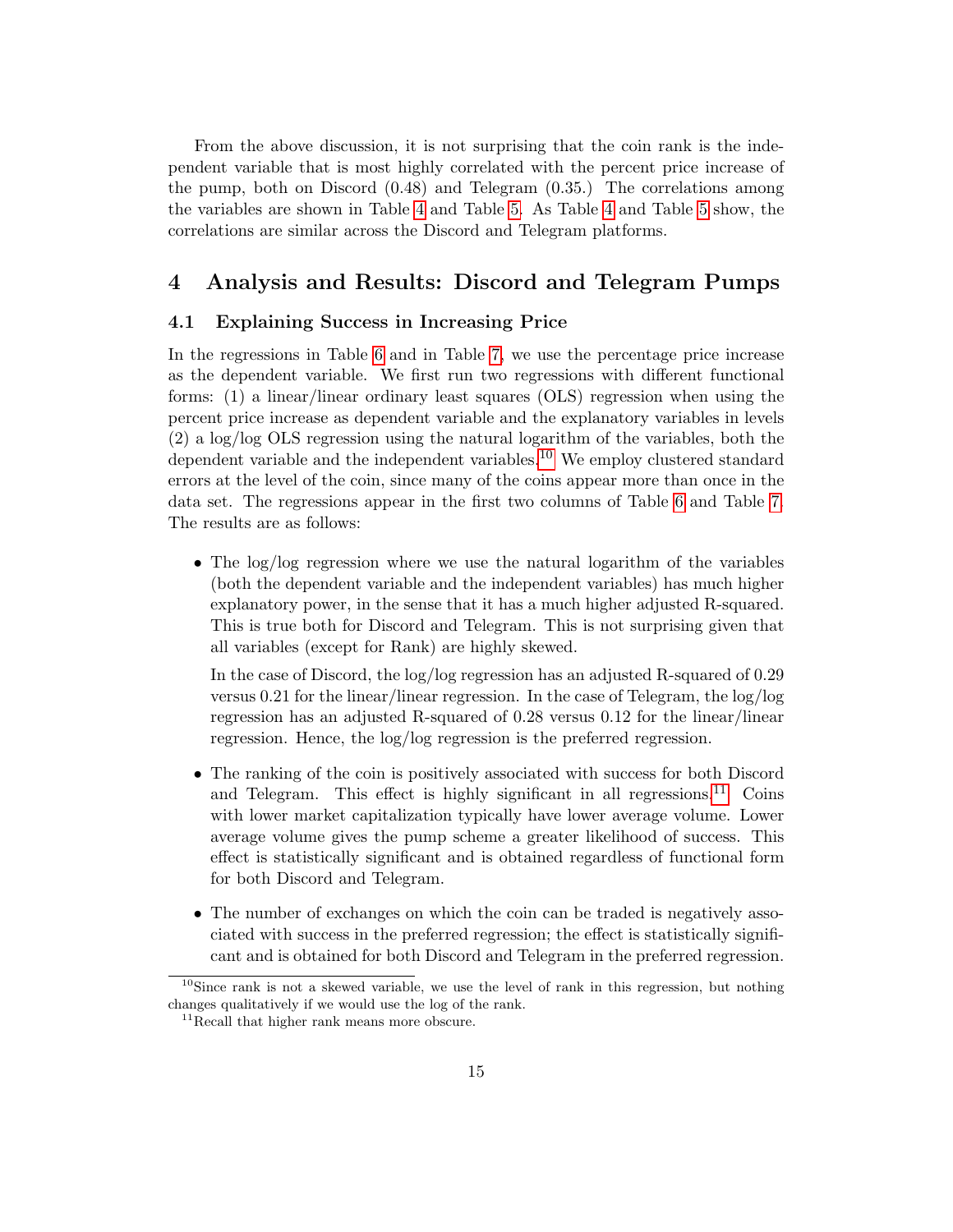This makes intuitive sense, because with fewer exchanges, pump schemes have better control over the total volume of the coin.

- In the case of Discord, the variable server member count is positively associated with success; the effect is statistically significant in the case of the  $log/log$ regression, which is the preferred regression.
- The number of other coins that the coin can be traded with is not statistically associated with success.

These results are consistent with liquidity effects and herding behavior that have been identified for financial assets:

- Higher rank implies lower liquidity and higher volatility.
- More exchanges imply higher liquidity and lower volatility.
- More members on the chat server imply the possibility of more herding behavior and higher volatility.

Controlling for volatility It is possible that more volatile coins are selected to be pumped in order to improve the chances to profit from them. If this were true, some or all of the identified price rise could be attributed to the coin's inherent volatility. In other words, pumpers might behave like surfers who wait for the best waves to ride.

To explore this possibility, we have devised a measure of volatility and re-run the regressions. In order to try to control for coin volatility, we calculated the following variable, denoted "Volatility," which is defined to be the maximum fiveminute percentage increase in the  $96$  hours preceding the pump.<sup>[12](#page-16-0)</sup> We believe that this is a reasonable proxy for the volatility of the coin. Of course it is not ideal, because some coins were certainly pumped before we began collecting the data. In such a case, this variable would be endogenous. Nevertheless, these pumps are a relatively recent phenomenon, so the exercise seems reasonable.

Not surprisingly, there is a positive correlation between Volatility and the percentage price increase associated with the pump. In the case of Discord it is 0.42. In the case of Telegram it is 0.21. When we add this variable to the right hand side of the regression, we find the following:

- The volatility of the coin is indeed associated with a higher percentage price increase from the pump.
- <span id="page-16-0"></span>• Controlling for volatility, we find that our results are qualitatively unchanged.

 $12$ Since some coins are pumped more than once, we calculate the variable in the 96 hours preceding the first pump in our data. For a small number of observations, we do not have the Volatility measure.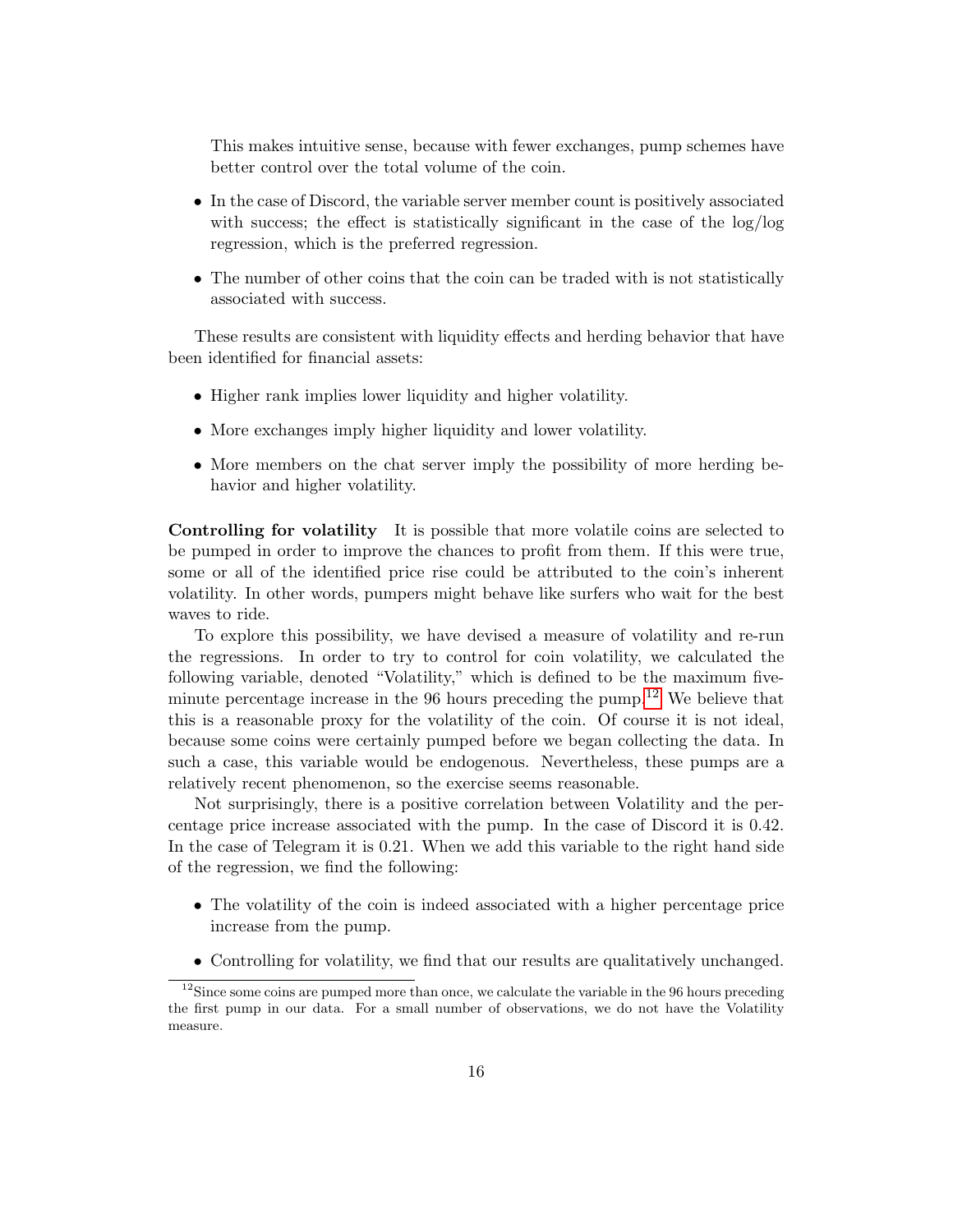- Higher rank is associated with a higher percentage price increase from the pump.
- More exchanges are associated with a lower percentage price increase from the pump.
- (For Discord) More members on the chat server is associated with a higher percentage price increase from the pump.

These results (using the same functional form as the regressions in column 2) are shown in the third regressions of Table [6](#page-23-0) and Table [7.](#page-23-1)

What happens after the pump is over An interesting question is what happens after the pump is over. To address this issue, we calculate two additional variables.

- Starting price: this is the starting price associated with the maximum five minute percentage increase in price. It can be interpreted as the "pre-pump" price.
- End price: This is the minimum price in the 48 hours after pump.
- We then calculate the following variable:  $\frac{\text{End price} \text{Starting price}}{\text{Starting price}}$ . This is the we then calculate the following variable.  $\frac{\text{Starting price}}{\text{Starting price}}$ . This is the percentage change in price from the pre-pump period to the post-pump period.

We find the following: The median percentage change in price from the pre-pump period to the post pump period is -41% for Discord data and -38% for Telegram data. Overall, more than 60% of the coins have a lower "post-pump" price than the "pre-pump" price. Even though prices were generally falling during this period, a  $40\%$  fall in prices in 48 hours is large.<sup>[13](#page-17-0)</sup>

**Trading volume data** We do not have corresponding volume data, since volume data on <coinmarketcap.com> is reported continuously over the preceding 24 hour period and it is not clear how often volume information is updated.<sup>[14](#page-17-1)</sup>

But we did calculate the following volume variable: "Per-change volume after," which equals the maximum (24 hour) volume in the 24 hours following a pump signal less the minimum (24 hour) volume in the 24 hours following a pump signal divided by the minimum (24 hour) volume in the 24 hours following a pump signal. We find the following.

<span id="page-17-0"></span><sup>&</sup>lt;sup>13</sup>We ran regressions using the percentage change in price from the pre-pump period to the post-pump period as the dependent variable, and the right-hand-side variables as the independent variables. In these regressions, the adjusted R-squared was virtually zero.

<span id="page-17-1"></span><sup>&</sup>lt;sup>14</sup>Since we do not have delineated trading volume, we cannot quantify profitability from the pumps. Even if did have trading volume by time, it still would be impossible to measure profitability. This is the "pumpers" act as individuals and others can trade as well. The only way to measure profitability would be to have access to trading activity over time at the individual level; labeled trading data is not available.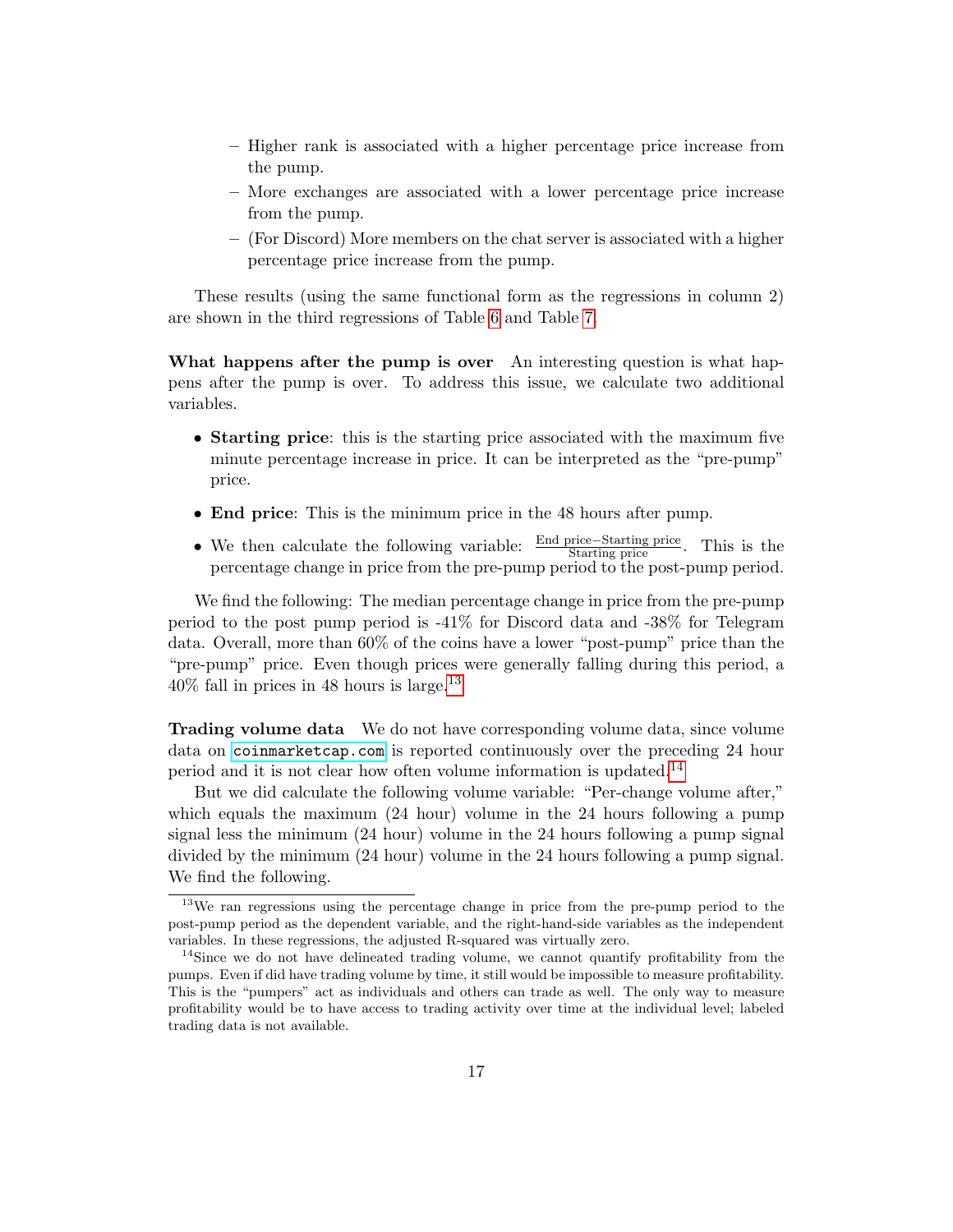- On both Discord and Telegram, there is approximately a 30 percent correlation between (i) the maximum five-minute percentage change in price and (ii) the "Per-change volume after."
- Since the price signal occurs before the changes in volume, we could run a regression with volume change as the dependent variable and put the maximum five-minute percentage change in price as a right-hand-variable along with the other independent variables used in the price regressions. In such a case, only that variable is significant and the adjusted R-squared is relatively large. Since we are not exactly sure of the timing, we do not want to push this too much, but it does suggest the following: The pump organizers buy first, increasing the price. Then the "herd" jumps in, where the herd is comprised of other people who received the pump signal and outsiders (some of whom may be using trading algorithms.) During this period, the original "pumpers" are likely selling there shares as well.
- The two points above suggest that the maximum five-minute percentage change in price is a good proxy for success.

The number of exchanges mentioned by the pump Finally, we briefly summarize data regarding the number of exchanges mentioned by the pump. We observed this for 546 pumps on Discord, around half of the total. We scraped this data from the pump signal, counting any exchanges directly mentioned in the signal message.

While most pumps mention a single exchange, more than 18 percent of the pumps mention more than one exchange. Correlations among the number of pump exchanges and the independent variables are shown in Table [8.](#page-24-0) Not surprisingly, the number of exchanges used in the pump is negatively correlated with the rank of the coin (-0.25) and positively correlated with the number of exchanges the coins are traded on (0.29.) These numbers give us additional confidence that we are indeed picking up actual pumps.

## <span id="page-18-0"></span>5 Brief Conclusions

In this paper we examined the phenomenon of pump and dump schemes for cryptocurrencies. The proliferation of cryptocurrencies and changes in technology have made it relatively easy (and virtually costless) for individuals to coordinate their activities.

In terms of scope, we found that this pump and dump phenomenon is widespread on both Discord and Telegram. We also found out that the most important variable in explaining success of the pump is the ranking of the coin. While there are attempts to pump coins spanning a wide range of popularity, pumping obscure coins gave the pump scheme the potential for greater success at the expense of increased risk, i.e.,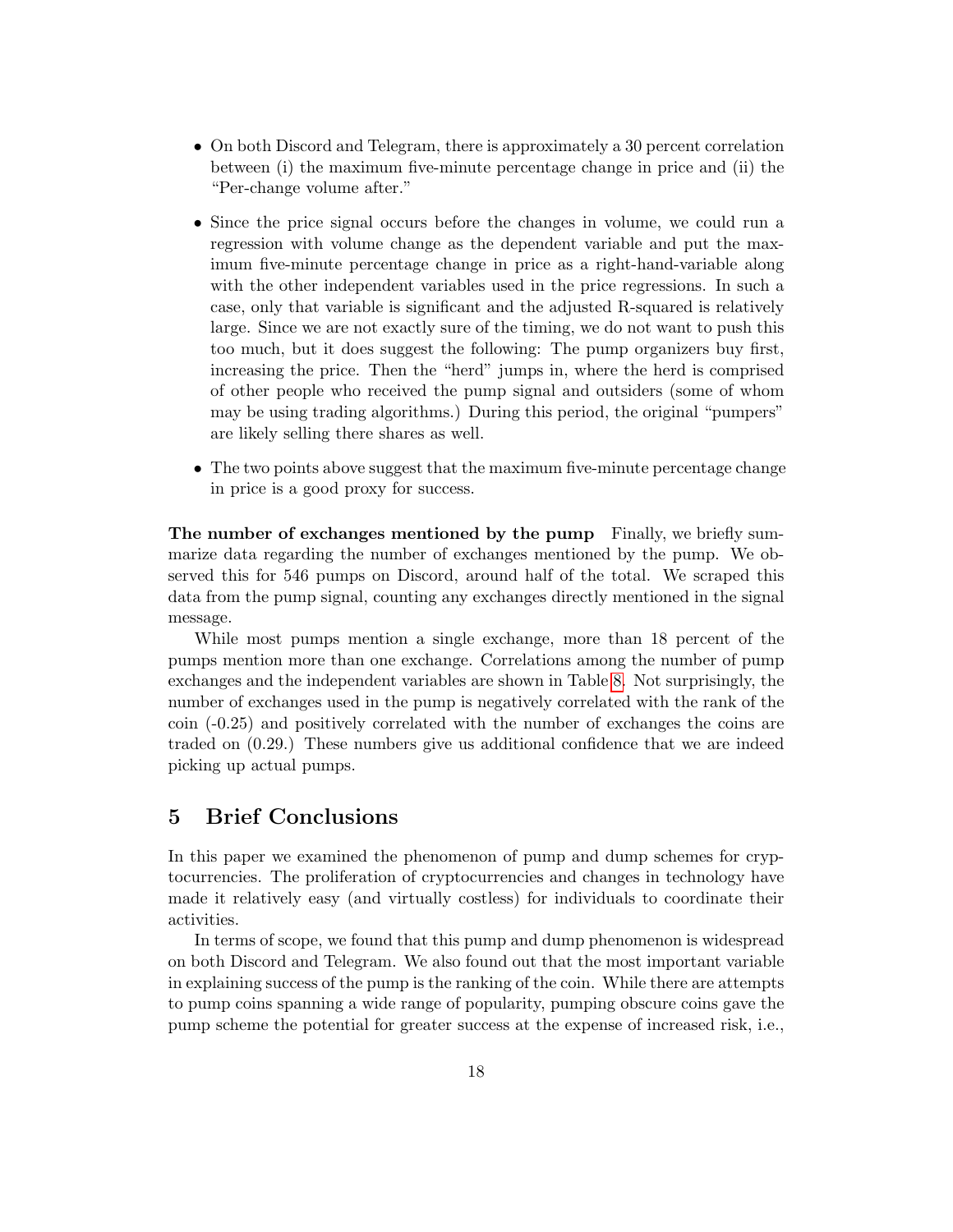volatility. In some sense, the choice between using lower or higher ranking is similar to conservative and risky investment strategies: the benefit of investing in assets with low expected returns is that the volatility is low. The key difference, of course, is that deliberately pumping cryptocurrencies for profit is unethical.

Our results have implications for regulatory policy. In July 2018, the U.S. SEC rejected a proposal to include Bitcoin in a managed Exchange Traded Fund  $(ETF).<sup>15</sup>$  $(ETF).<sup>15</sup>$  $(ETF).<sup>15</sup>$ They rejected it in part due to concerns over possible price manipulation. But in general, U.S. regulatory policy towards cryptocurrencies can be characterized as hands-off. U.S. regulatory policy is inhibited in part because overlapping agencies have authority for regulating different aspects of the cryptocurrency ecosystem. The Internal Revenue Service (IRS), Financial Crimes Enforcement Network (FinCEN), the Commodity Futures Trading Commission (CFTC), and the Securities and Exchange Commission (SEC) are all involved in regulation related to the issuance, sale, and exchange of cryptocurrencies. A recent paper notes that depending on the regulatory agency, according to U.S. Law, cryptocurrencies can be money, property, a commodity, and a security [\[5\]](#page-20-8). This causes confusion and creates a regulatory vacuum.[16](#page-19-1)

While federal regulators have not been pursuing pump-and-dump schemes, state attorneys general have been active in investigating forms of price manipulation. The New York State Office of the Attorney General investigated cryptocurrency fraud at the cryptocurrency exchange level [\[14\]](#page-21-9). They found that while most trading platforms acknowledged that market manipulation and fraud were issues, they lacked controls to evade abusive behavior, such as pump and dump trading activity. One currency exchange, Kraken, did not submit to their formal inquiry, but rather submitted a statement admitting that they did not believe market manipulation to be an issue.

But state regulation is not enough. Federal regulators should be very concerned that price manipulation via pump and dump schemes is so widespread. The scope of the phenomenon should raise red flags, especially as mainstream financial institutions begin investing in cryptocurrencies. These schemes illustrate why we need clear and consistent regulatory guidance at the federal level.

<span id="page-19-0"></span><sup>&</sup>lt;sup>15</sup>An ETF is an investment fund traded on stock markets. ETFs typically hold assets like stocks, bonds, and commodities. Unlike a mutual fund, an ETF is traded like a stock and prices change continuously throughout the day. ETFs have typically been index funds, for example, there are several S&P 500 index ETFs that track the S&P 500 index.

<span id="page-19-1"></span><sup>&</sup>lt;sup>16</sup>Nevertheless, market manipulation such as cryptocurrency-related pump and dump schemes could be viewed as illegal in the United States under the Securities Exchange Act of 1934 Rule 10-b5 which makes interstate commerce using manipulation or deceptive devices illegal. This is not a legal opinion, of course; it is simply an example of an existing law that could apply. Such clarification would be helpful since there is widespread belief spread by pump organizers that these schemes might be legal under US law.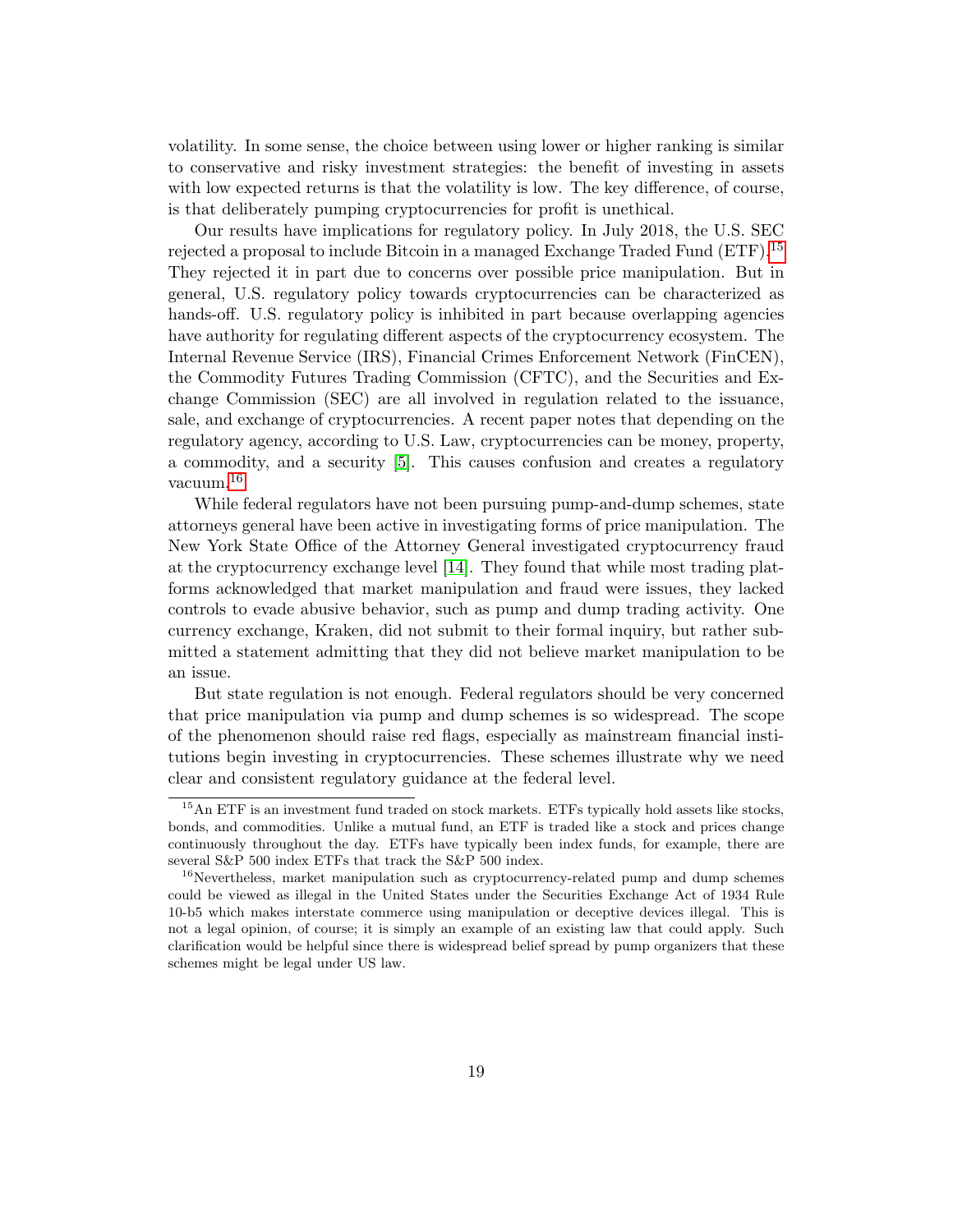## Acknowledgements

We gratefully acknowledge support from the following research grants: US-Israel Binational Science Foundation grant No. 2016622, US National Science Foundation Award No. 1714291, and a Blavatnik Interdisciplinary Cyber Research Center Research award. We thank Christophe Bisière and participants at the 12th Digital Economics Conference in Toulouse for excellent comments and suggestions that significantly improved the paper.

## References

- <span id="page-20-1"></span>[1] Rajesh K Aggarwal and Guojun Wu. Stock market manipulations. The Journal of Business, 79(4):1915–1953, 2006.
- <span id="page-20-2"></span>[2] Ulf Brüggemann, Aditya Kaul, Christian Leuz, and Ingrid M Werner. The twilight zone: OTC regulatory regimes and market quality. The Review of Financial Studies, 31(3):898–942, 2017.
- <span id="page-20-0"></span>[3] Neil Gandal and Hanna Halaburda. Can we predict the winner in a market with network effects? Competition in cryptocurrency market. *Games*, 7(3):16, 2016.
- <span id="page-20-4"></span>[4] Neil Gandal, JT Hamrick, Tyler Moore, and Tali Obermann. Price manipulation in the Bitcoin ecosystem. Journal of Monetary Economics, 95:86–96, 5 2018.
- <span id="page-20-8"></span>[5] Carol Goforth. U.S. Law - crypto is money, property, a commodity, and a security, all at the same time. Journal of Financial Transformation, forthcoming, 2019.
- <span id="page-20-5"></span>[6] John M Griffin and Amin Shams. Is bitcoin really un-tethered? Available at [https://papers.ssrn.com/sol3/papers.cfm?abstract\\_id=3195066](https://papers.ssrn.com/sol3/papers.cfm?abstract_id=3195066), 2018.
- <span id="page-20-6"></span>[7] Josh Kamps and Bennett Kleinberg. To the moon: defining and detecting cryptocurrency pump-and-dumps. Crime Science, 7(1):18, 2018.
- <span id="page-20-3"></span>[8] Peter M Krafft, Nicolás Della Penna, and Alex Sandy Pentland. An experimental study of cryptocurrency market dynamics. Proceedings of the 2018 CHI Conference on Human Factors in Computing Systems, page 605, 2018.
- <span id="page-20-7"></span>[9] Tao Li, Donghwa Shin, and Baolian Wang. Cryptocurrency pump-anddump schemes. Available at: [https://papers.ssrn.com/sol3/papers.cfm?](https://papers.ssrn.com/sol3/papers.cfm?abstract_id=3267041) [abstract\\_id=3267041](https://papers.ssrn.com/sol3/papers.cfm?abstract_id=3267041)., 2018.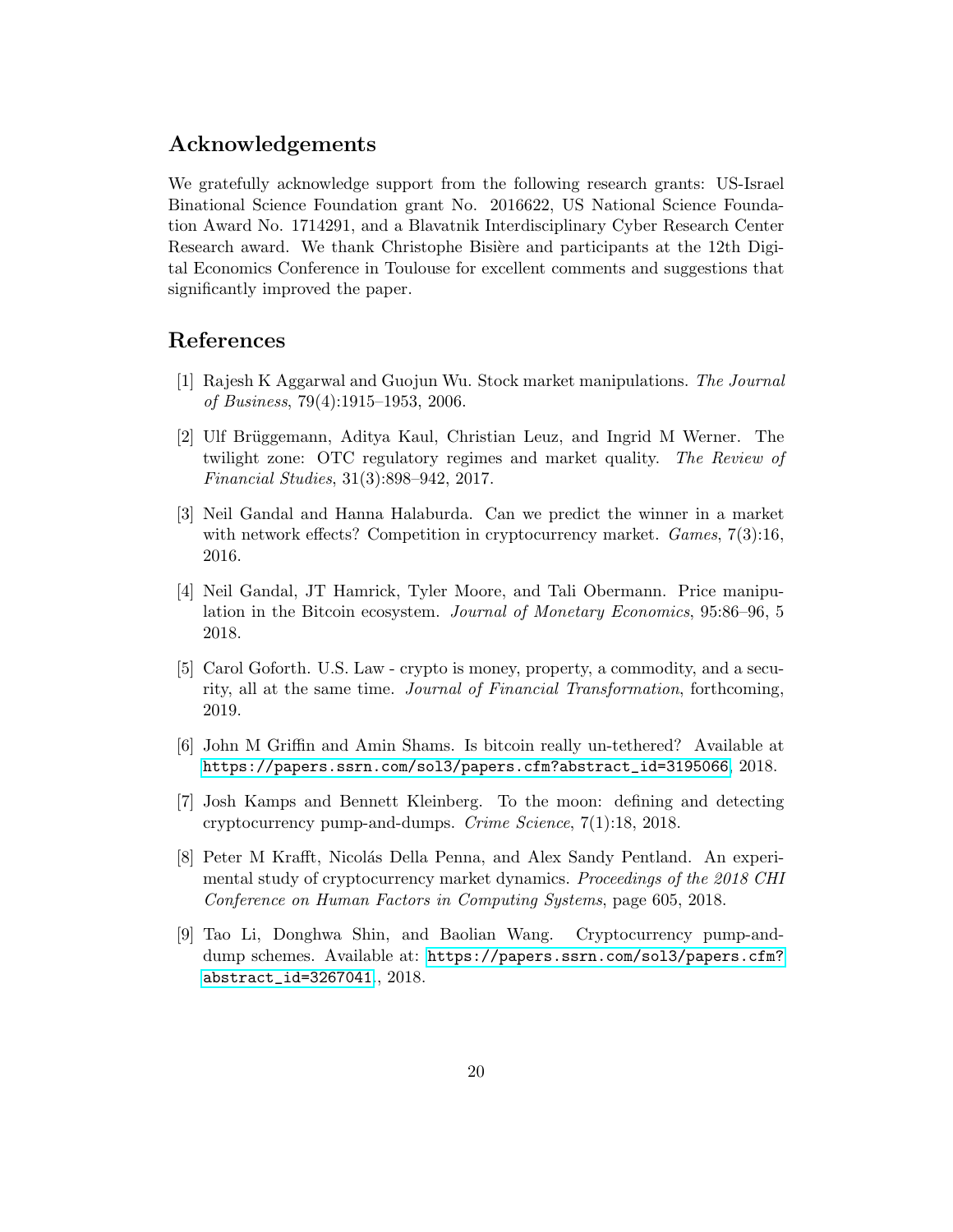- <span id="page-21-6"></span>[10] Ryan Mac. Bitcoin scammers are using this app to fleece people. Buzzfeed News, January 2018. Available at: [https://www.buzzfeednews.com/article/](https://www.buzzfeednews.com/article/ryanmac/cryptocurrency-scammers-are-running-wild-on-telegram) [ryanmac/cryptocurrency-scammers-are-running-wild-on-telegram](https://www.buzzfeednews.com/article/ryanmac/cryptocurrency-scammers-are-running-wild-on-telegram).
- <span id="page-21-1"></span>[11] Nadia Massoud, Saif Ullah, and Barry Scholnick. Does it help firms to secretly pay for stock promoters? Journal of Financial Stability, 26:45–61, 2016.
- <span id="page-21-0"></span>[12] John McCrank. Dark markets may be more harmful than high-frequency trading. Reuters Business News, 4 2014. [http://www.reuters.com/article/](http://www.reuters.com/article/us-dark-markets-analysis-idUSBREA3508V20140406) [us-dark-markets-analysis-idUSBREA3508V20140406](http://www.reuters.com/article/us-dark-markets-analysis-idUSBREA3508V20140406).
- <span id="page-21-4"></span>[13] Mehrnoosh Mirtaheri, Sami Abu-El-Haija, Fred Morstatter, Greg Ver Steeg, and Aram Galstyan. Identifying and analyzing cryptocurrency manipulations in social media. Available at <https://arxiv.org/abs/1902.03110>, 2019.
- <span id="page-21-9"></span>[14] New York State Office of the Attorney General. Virtual currencies integrity initiative report, September 2018. Available at: [https://ag.ny.gov/sites/](https://ag.ny.gov/sites/default/files/vmii_report.pdf) [default/files/vmii\\_report.pdf](https://ag.ny.gov/sites/default/files/vmii_report.pdf).
- <span id="page-21-7"></span>[15] Shane Shifflett and Paul Vigna. Some traders are talking up cryptocurrencies, then dumping them, costing others millions. The Wall Street Journal, August 2018. Available at: [https://www.wsj.com/graphics/](https://www.wsj.com/graphics/cryptocurrency-schemes-generate-big-coin/) [cryptocurrency-schemes-generate-big-coin/](https://www.wsj.com/graphics/cryptocurrency-schemes-generate-big-coin/).
- <span id="page-21-2"></span>[16] Marie Vasek and Tyler Moore. There's no free lunch, even using Bitcoin: Tracking the popularity and profits of virtual currency scams. Financial Cryptography and Data Security, pages 44–61, 1 2015.
- <span id="page-21-3"></span>[17] Marie Vasek and Tyler Moore. Analyzing the Bitcoin Ponzi scheme ecosystem. Fifth Workshop on Bitcoin and Blockchain Research, 2018.
- <span id="page-21-5"></span>[18] Jiahua Xu and Benjamin Livshits. The anatomy of a cryptocurrency pumpand-dump scheme. Available at: <https://arxiv.org/abs/1811.10109>., 2018.

## A Appendix

<span id="page-21-8"></span>

| $\texttt{r}$ and $\texttt{r}$ . Depending December 2.1 Depending $\texttt{r}$ |       |                |           |      |        |
|-------------------------------------------------------------------------------|-------|----------------|-----------|------|--------|
| Variable                                                                      | Obs   | Mean           | Std. Dev. | Min  | Max    |
| Max $\%$ Price inc.                                                           | 1,034 | 6.96           | 16.78     | 0.64 | 221.90 |
| Exchanges                                                                     | 1,034 | 21.48          | 26.72     |      | 182    |
| Pair Count                                                                    | 1,034 | 24.07          | 89.90     |      | 759    |
| Rank                                                                          | 1,034 | 256.98         | 308.17    |      | 1,863  |
| Server Member Count                                                           |       | 1,034 5,616.05 | 9,741.03  | 141  | 84,823 |

Table 1: Descriptive Statistics: Discord,  $N=1,034$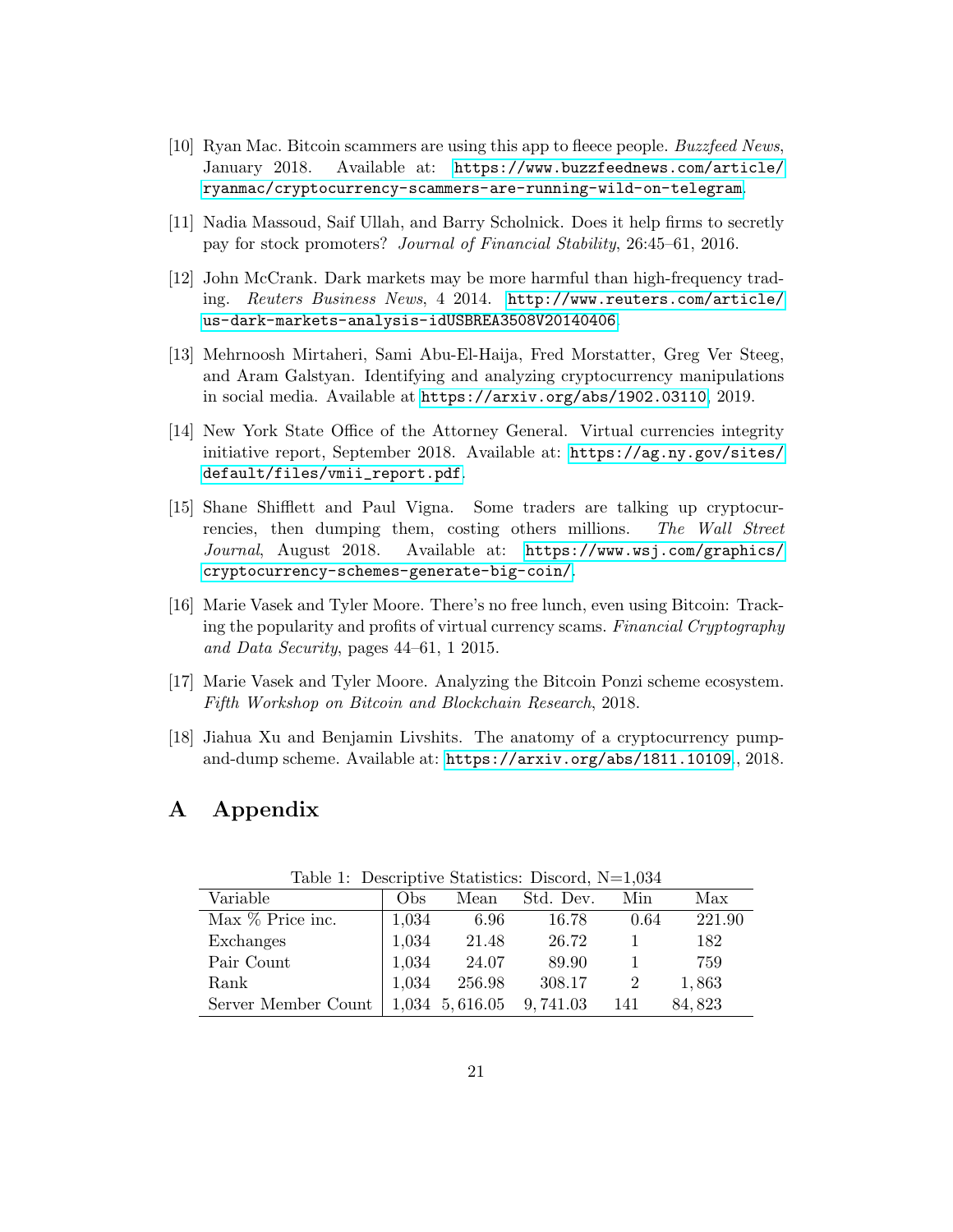Table 2: Descriptive Statistics: Telegram, N=3,767

<span id="page-22-0"></span>

| Variable           | Obs   | Mean  | Std. Dev. | Min  | Max    |
|--------------------|-------|-------|-----------|------|--------|
| Max $%$ Price inc. | 3,767 | 9.96  | 21.29     | 0.42 | 341.99 |
| Exchanges          | 3,767 | 18.51 | 24.45     |      | 182    |
| Pair Count         | 3,767 | 19.11 | 72.20     |      | 759    |
| Rank               | 3.767 | 394   | 433       |      | 2,036  |

Table 3: Median Price Increases by Coin Rankings.

<span id="page-22-1"></span>

|           | Discord                   |       |       | Telegram |         |       |         |         |
|-----------|---------------------------|-------|-------|----------|---------|-------|---------|---------|
|           | Signals<br>Price<br>Coins |       | Coins |          | Signals | Price |         |         |
| Rank      | $^{\#}$                   | %     | #     | Inc $\%$ | $^{\#}$ | %     | $^{\#}$ | Inc $%$ |
| $\leq 75$ | 52                        | 69.33 | 342   | 3.51     | 56      | 74.67 | 1,000   | 4.81    |
| 76-200    | 58                        | 46.40 | 257   | 5.22     | 62      | 49.60 | 736     | 6.46    |
| 201-500   | 75                        | 25.00 | 285   | 5.32     | 84      | 28.00 | 948     | 8.10    |
| > 500     | 73                        | 5.33  | 150   | 23.23    | 176     | .46   | 1,083   | 18.74   |

Table 4: Correlations Among Variables: Discord, N=1,034

<span id="page-22-2"></span>

| Variable      | $%$ Price inc. |           |         |        | Exchanges Pair Count Rank Server Member |
|---------------|----------------|-----------|---------|--------|-----------------------------------------|
|               |                |           |         |        | Count                                   |
| % Price inc.  |                |           |         |        |                                         |
| Exchanges     | $-0.14$        |           |         |        |                                         |
| Pair Count    | $-0.056$       | 0.71      |         |        |                                         |
| Rank          | 0.45           | $-0.43$   | $-0.18$ |        |                                         |
| Server Member | $-0.011$       | $-0.0090$ | 0.017   | 0.0015 |                                         |
| Count         |                |           |         |        |                                         |
|               |                |           |         |        |                                         |

<span id="page-22-3"></span>Table 5: Correlations Among Variables: Telegram, N=3,767

| Variable     | % Price inc. Exchanges Pair Count |         |         | Rank |
|--------------|-----------------------------------|---------|---------|------|
| % Price inc. |                                   |         |         |      |
| Exchanges    | $-0.16$                           |         |         |      |
| Pair Count   | $-0.067$                          | 0.69    |         |      |
| Rank         | 0.35                              | $-0.45$ | $-0.19$ |      |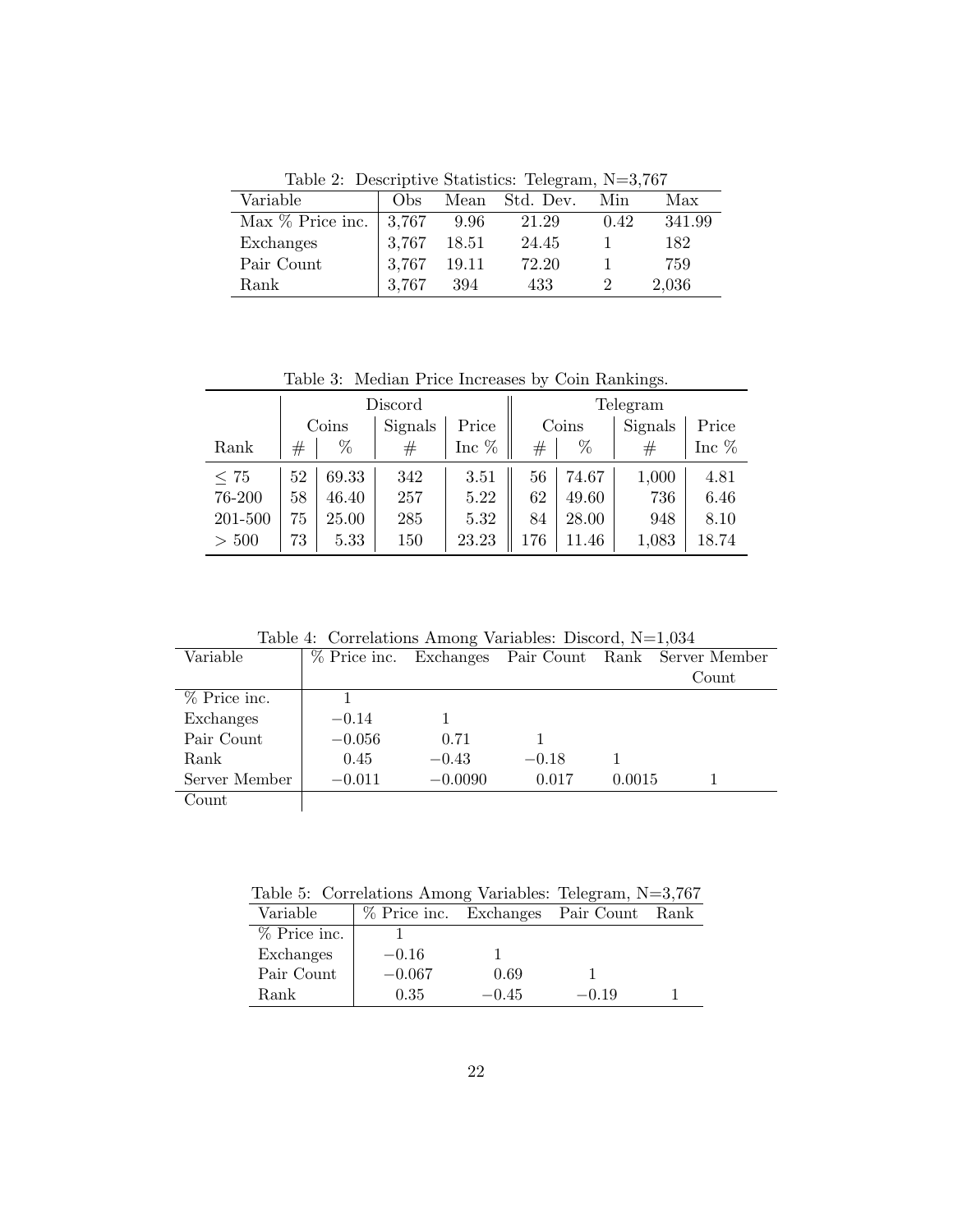| ⊃ພ∪ພ           | Dependent Variable | Dependent Variable | Dependent Variable |
|----------------|--------------------|--------------------|--------------------|
| Independent    | % Price Increase   | % Price Increase   | % Price Increase   |
| Variables      | linear/linear      | log/log            | log/log            |
|                |                    |                    |                    |
| Exchanges      | 0.54               | $-0.14$            | $-0.11$            |
|                | (0.0025)           | (0.060)            | (0.056)            |
| Pair Count     | $-0.0055$          | 0.037              | 0.049              |
|                | (0.0045)           | (0.051)            | (0.045)            |
| Rank           | 0.026              | 0.0012             | 0.0011             |
|                | (0.0053)           | (0.00018)          | (0.00021)          |
| Server Member  | $-0.000016$        | 0.10               | 0.087              |
| Count          | (0.000041)         | (0.020)            | (0.020)            |
| Volatility     |                    |                    | 0.30               |
|                |                    |                    | (0.053)            |
|                |                    |                    |                    |
| Observations   | 1,034              | 1,034              | 1,019              |
| Adjusted $R^2$ | 0.21               | 0.29               | 0.33               |

<span id="page-23-0"></span>Table 6: Examining What Affects Success of Pump and Dump Schemes: Discord Data

Standard errors in parentheses: clustered standard errors at the level of the coin

<span id="page-23-1"></span>Table 7: Examining What Affects Success of Pump and Dump Schemes: Telegram Data

|                | Dependent Variable | Dependent Variable | Dependent Variable |
|----------------|--------------------|--------------------|--------------------|
| Independent    | % Price Change     | % Price Change     | % Price Change     |
| Variables      | linear/linear      | log/log            | log/log            |
|                |                    |                    |                    |
| Exchanges      | 0.0024             | $-0.22$            | $-0.021$           |
|                | (0.017)            | (0.044)            | (0.045)            |
| Pair Count     | $-0.0011$          | $-0.016$           | $-0.00056$         |
|                | (0.0025)           | (0.040)            | (0.040)            |
| Rank           | 0.018              | 0.00069            | 0.00061            |
|                | (0.0024)           | (0.000090)         | (0.000091)         |
| Volatility     |                    |                    | 0.15               |
|                |                    |                    | (0.035)            |
|                |                    |                    |                    |
| Observations   | 3,767              | 3,767              | 3,740              |
| Adjusted $R^2$ | 0.12               | 0.28               | 0.29               |

Standard errors in parentheses: clustered standard errors

at the level of the coin